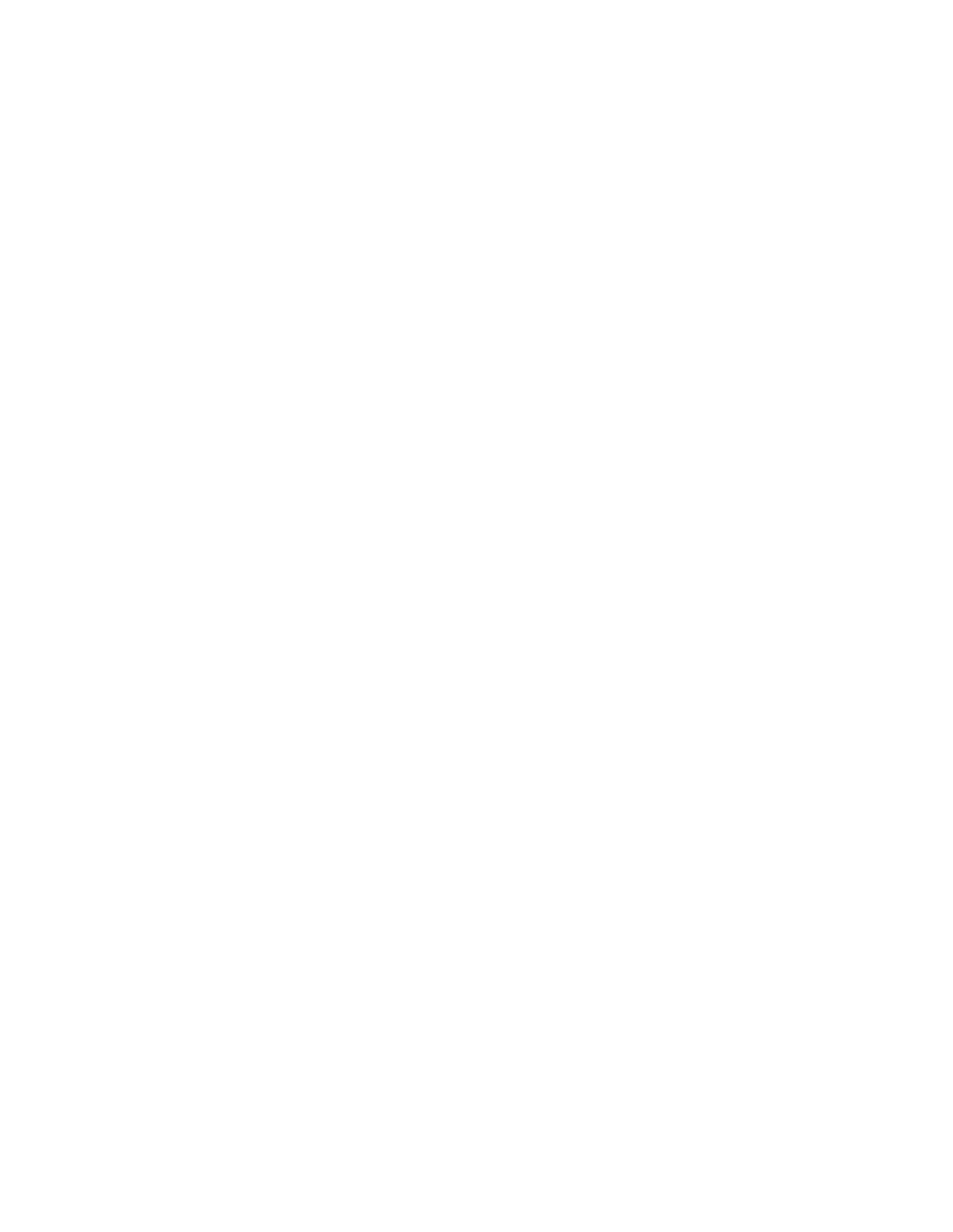**Lesbian, Gay, Bisexual, Questioning, and/or Gender Nonconforming and Transgender Girls and Boys in the California Juvenile Justice System: A Practice Guide**

**Angela Irvine, Ph.D. Shannan Wilber, Esq. Aisha Canfield, M.P.P.**

**January 2017**

Recommended Citation: Irvine, Angela, Shannan Wilber, and Aisha Canfield. 2017. Lesbian, Gay, Bisexual, Questioning, and Gender Nonconforming Girls and Boys in the California Juvenile Justice System: A Practice Guide. Published by Impact Justice and the National Center for Lesbian Rights, Oakland, CA. January.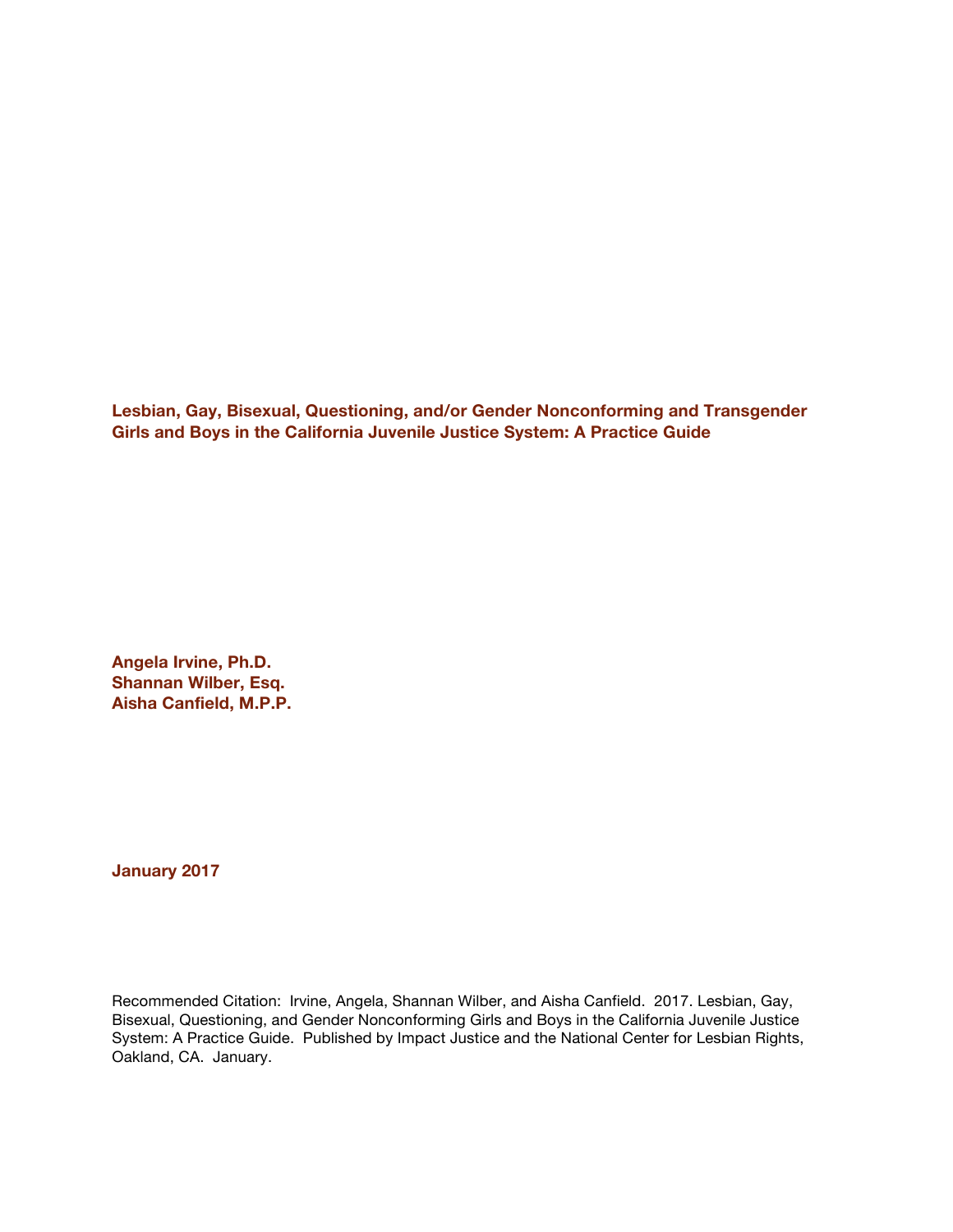# **TABLE OF CONTENTS**

| Introduction                                                                           | $\mathbf{2}$            |
|----------------------------------------------------------------------------------------|-------------------------|
| What We Know About Lesbian, Gay, Bisexual, Questioning and/or Gender NonConforming and |                         |
| Transgender (LGBQ/GNCT) Youth in the California Juvenile Justice System                | $\overline{\mathbf{c}}$ |
| California Data for Boys and Girls                                                     | $\mathfrak{Z}$          |
| <b>Boys</b>                                                                            | $\overline{4}$          |
| Girls                                                                                  | 5                       |
| <b>Regional Differences</b>                                                            | 6                       |
| Cycling Through Child Welfare, Homelessness, Survival Crimes, and the Justice System   | 6                       |
| Child Welfare Involvement                                                              | $\overline{7}$          |
| Homelessness                                                                           | $\overline{7}$          |
| <b>Survival Crimes</b>                                                                 | 8                       |
| <b>Practice Recommendations</b>                                                        | 10                      |
| <b>Collecting SOGIE Data</b>                                                           | 10                      |
| Background                                                                             | 10                      |
| Recommendations                                                                        | 12                      |
| <b>Developing Policy</b>                                                               | 14                      |
| Background                                                                             | 14                      |
| Recommendations                                                                        | 14                      |
| Conclusion                                                                             | 18                      |
| <b>References</b>                                                                      | 19                      |
| <b>Appendix A: Methodology</b>                                                         | 21                      |
| <b>Appendix B: Legal and Professional Standards</b>                                    | 23                      |
| <b>Federal Case Law</b>                                                                | 23                      |
| <b>Federal Statutes</b>                                                                | 23                      |
| California Laws                                                                        | 26                      |
| <b>California Regulations</b>                                                          | 27                      |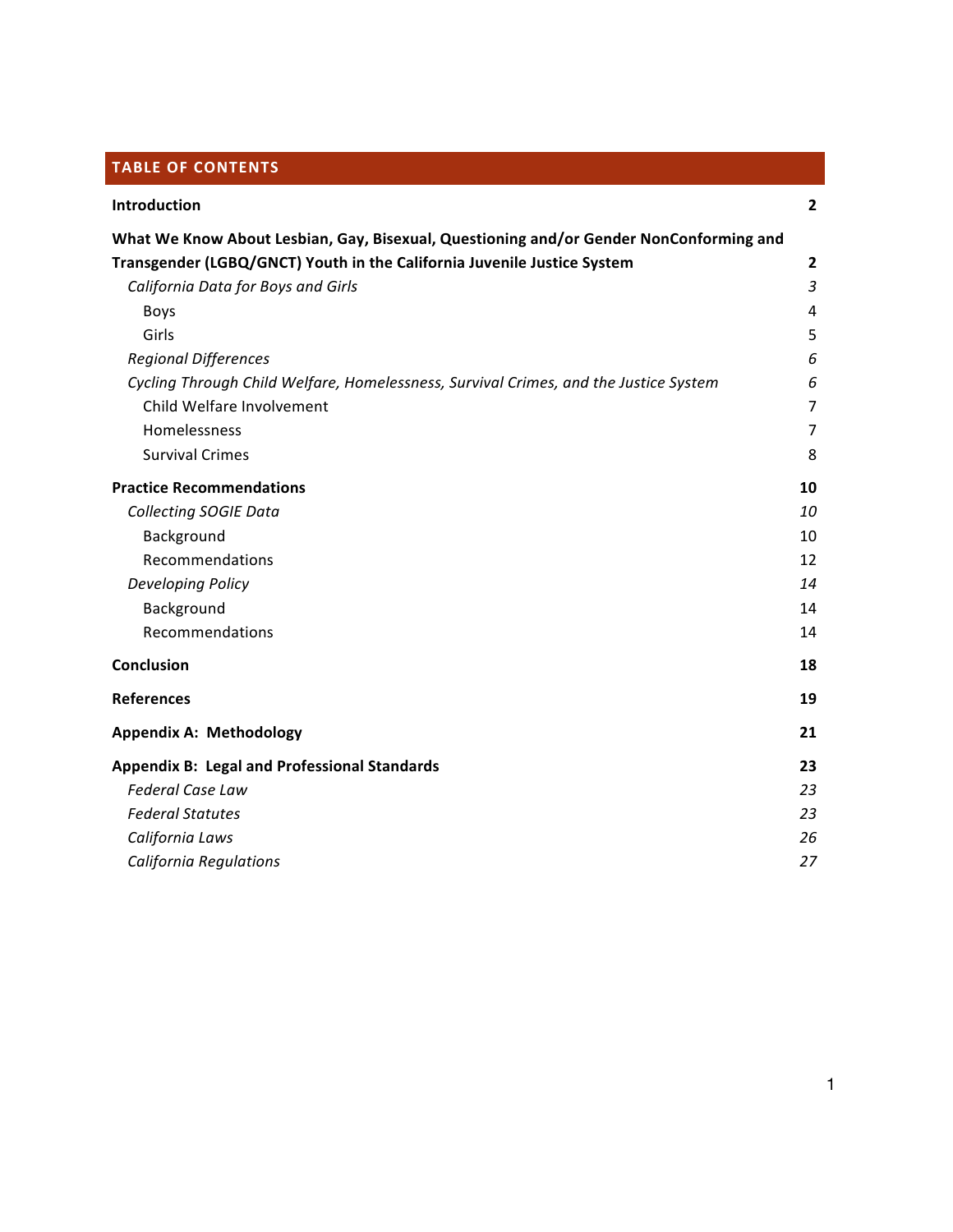#### **INTRODUCTION**

!!!!!!!!!!!!!!!!!!!!!!!!!!!!!!!!!!!!!!!!!!!!!!!!!!!!!!!!!!!!!!!!!!

Impact Justice and the National Center for Lesbian Rights developed this practice guide to support California probation departments in meeting their obligation to promote the safety and well-being of lesbian, gay, bisexual, questioning, and/or gender nonconforming and transgender (LGBQ/GNCT) youth in their care and custody.1 The guide summarizes research showing that LGBQ/GNCT youth are significantly overrepresented in the state's juvenile justice system, and are at higher risk than their peers for a host of negative outcomes. Based on these findings and emerging legal and professional standards, the guide recommends policies and procedures to prohibit discrimination, prevent harm, and promote fair and equitable treatment of LGBQ/GNCT youth in the state's juvenile justice system.

# **WHAT&WE&KNOW&ABOUT&LESBIAN,&GAY,&BISEXUAL,&QUESTIONING AND/OR&GENDER& NONCONFORMING AND TRANSGENDER (LGBQ/GNCT) YOUTH IN THE CALIFORNIA JUVENILE JUSTICE SYSTEM**

An emerging body of literature shows that LGBQ/GNCT youth are more likely to be arrested, charged, detained, and incarcerated than straight and/or gender conforming and cisgender (S/GCC) youth (Irvine and Canfield, 2016a; Irvine and Canfield, 2016b; Himmelstein and Brückner, 2011; Garnette et al., 2010; Majd et al, 2009). Research also shows that LGBQ/GNCT youth are overrepresented in the juvenile justice system (Irvine, 2010; Irvine and Canfield, 2016a; Irvine and Canfield, 2016b)

 $1$  For the purpose of this practice guide, "lesbian" is defined as a girl or a woman who is emotionally, romantically, or sexually attracted to girls or women. "Gay" is defined as person who is emotionally, romantically, and sexually attracted to individuals of the same sex, typically in reference to boys and men, but is also used to described women. "Bisexual" is defined as a person who is emotionally, romantically, and sexually attracted to both males and females. "Questioning" is defined as someone who is exploring their sexual orientation and/or gender identity. The term "gender nonconforming" refers to people who express their genders in a way that is not consistent with the societal expectations of their birth sex. "Transgender" is defined as a person whose gender identity (their understanding of themselves as male or female) does not correspond with their birth sex. "Cisgender is defined as a person whose gender identity does correspond with their birth sex. "Sexual orientation" is a term for whom someone is romantically or sexually attracted to. "Gender identity" is defined as a person's internal sense of being a man, boy, woman, or girl. "Gender expression" describes how someone chooses to perform their gender identity, usually through clothing, hair, and chosen name.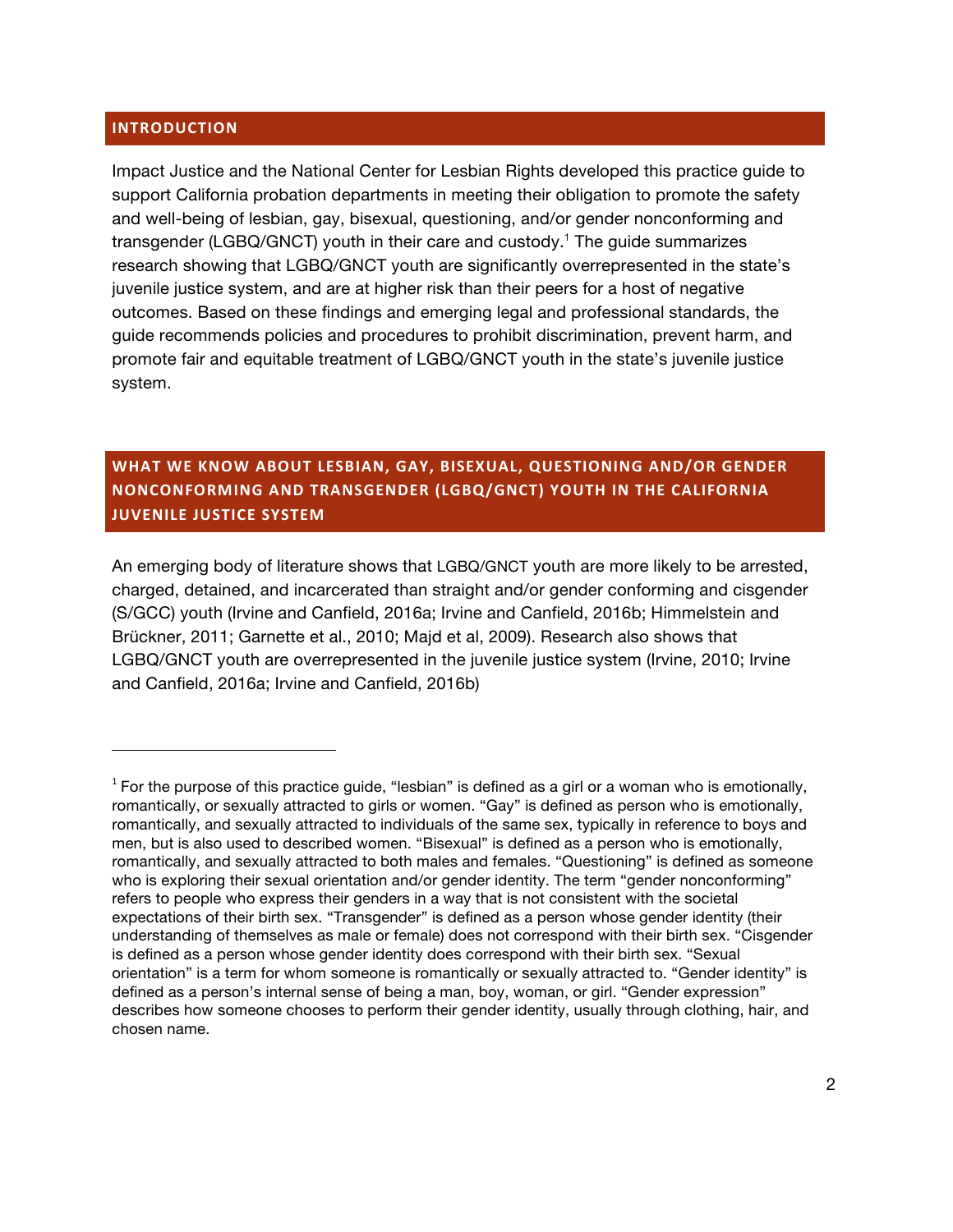Impact Justice partnered with the Chief Probation Officers of California (CPOC) to conduct a one-time survey of detention halls, ranches, and camps across the state to determine how many LGBQ/GNCT youth are detained or incarcerated at any given time. This study found that 19% of detained youth are LGBT/GNCT (See Appendix A for a full description of methods). At the same time, 90% of these youth are of color, so when we discuss the incarcerated LGBQ/GNCT youth population, we are largely talking about LGBQ/GNCT youth of color.<sup>2</sup>

We elaborate on the survey findings below, detailing how many LGBQ/GNCT youth are detained or incarcerated across the state, what risk factors may be driving justice involvement, the reasons LGBQ/GNCT youth become detained or incarcerated, and how these risk factors may vary across gender.

#### CALIFORNIA DATA FOR BOYS AND GIRLS

!!!!!!!!!!!!!!!!!!!!!!!!!!!!!!!!!!!!!!!!!!!!!!!!!!!!!!!!!!!!!!!!!!

The California survey findings shed light on how boys and girls are overrepresented at different rates. When describing the LGBQ/GNCT population, it is important to distinguish between sexual orientation and gender conformity. Sexual orientation is defined as who you are physically or romantically attracted to. Gender conformity is determined by whether you express your gender in a way that is consistent with society's expectations of how your birth sex is supposed to act and/or dress. Whether one is gender conforming or not does not indicate sexual orientation.

 $2$  Research shows that 4.1-5.6% of the general youth population across the United States are lesbian, gay, or bisexual (LGB) (Gates, 2014). Since 12.5% of detained youth are LGB, this means that the LGB population is two to three times overrepresented within the detained population. When you compare boys to girls, this overrepresentation is particularly pronounced for girls. Unfortunately, there is not accurate data on gender nonconforming or transgender youth to make the same comparison.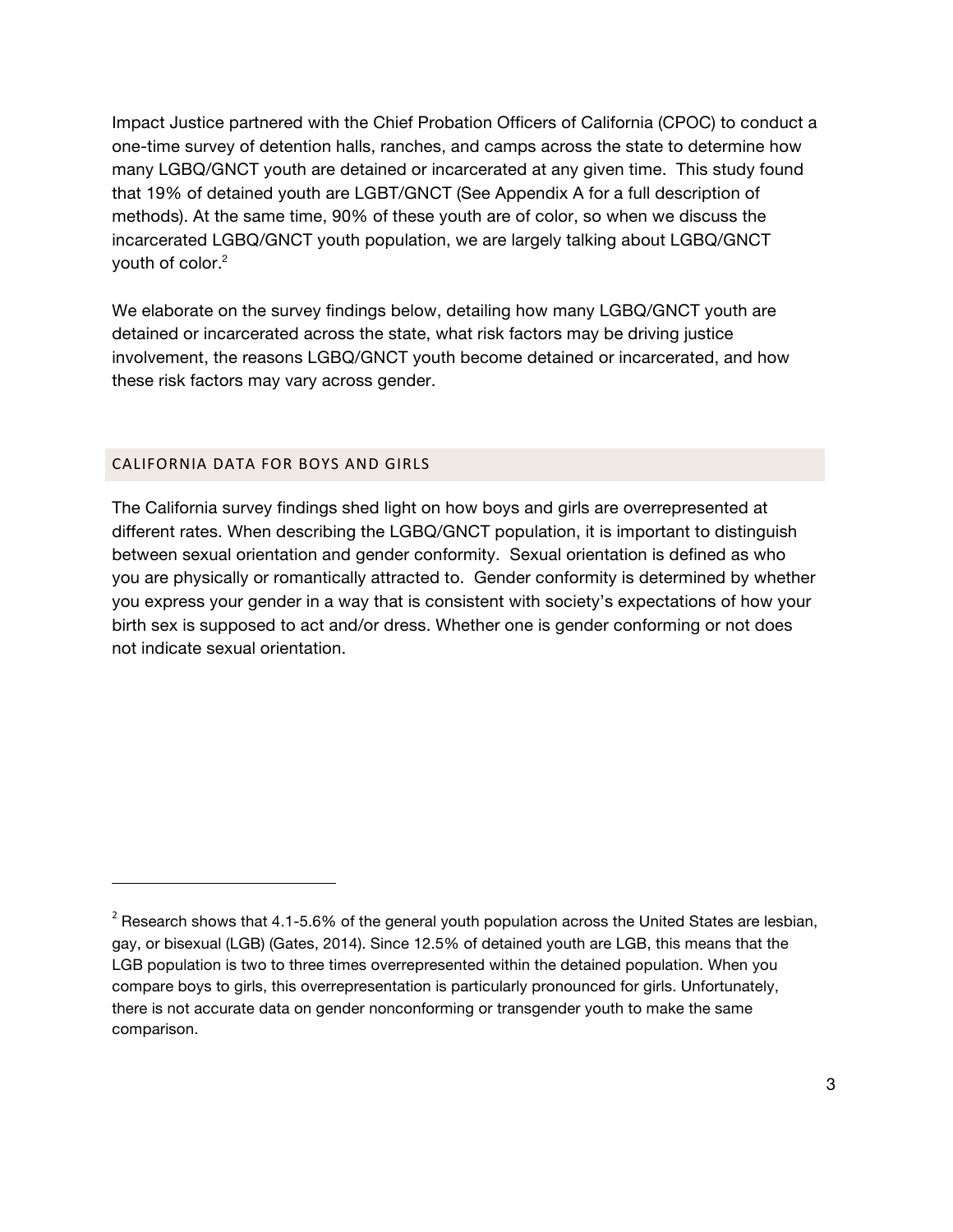# BOYS

Disaggregating sexual orientation from gender identity provides a more detailed description of incarcerated youth. Chart 1 (page 4) splits boys into four groups:

- **87.9%** of boys are heterosexual and gender conforming (these are straight boys who behave and/or dress in the way that society expects them to);
- **8%** of boys are heterosexual and gender nonconforming or transgender (these are straight boys who behave and/or dress in a way that is more feminine than society expects them to);
- **2.2%** of boys are gay, bisexual, and questioning and gender conforming (these are gay boys who behave and/or dress in the way society expects them to); and
- **1.9%** of boys are gay, bisexual, and questioning and gender nonconforming or transgender (these are gay boys who behave and/or dress in a way that is more feminine than society expects them to);
- Added up, **12.1%** of boys in California are GBQ/GNCT.

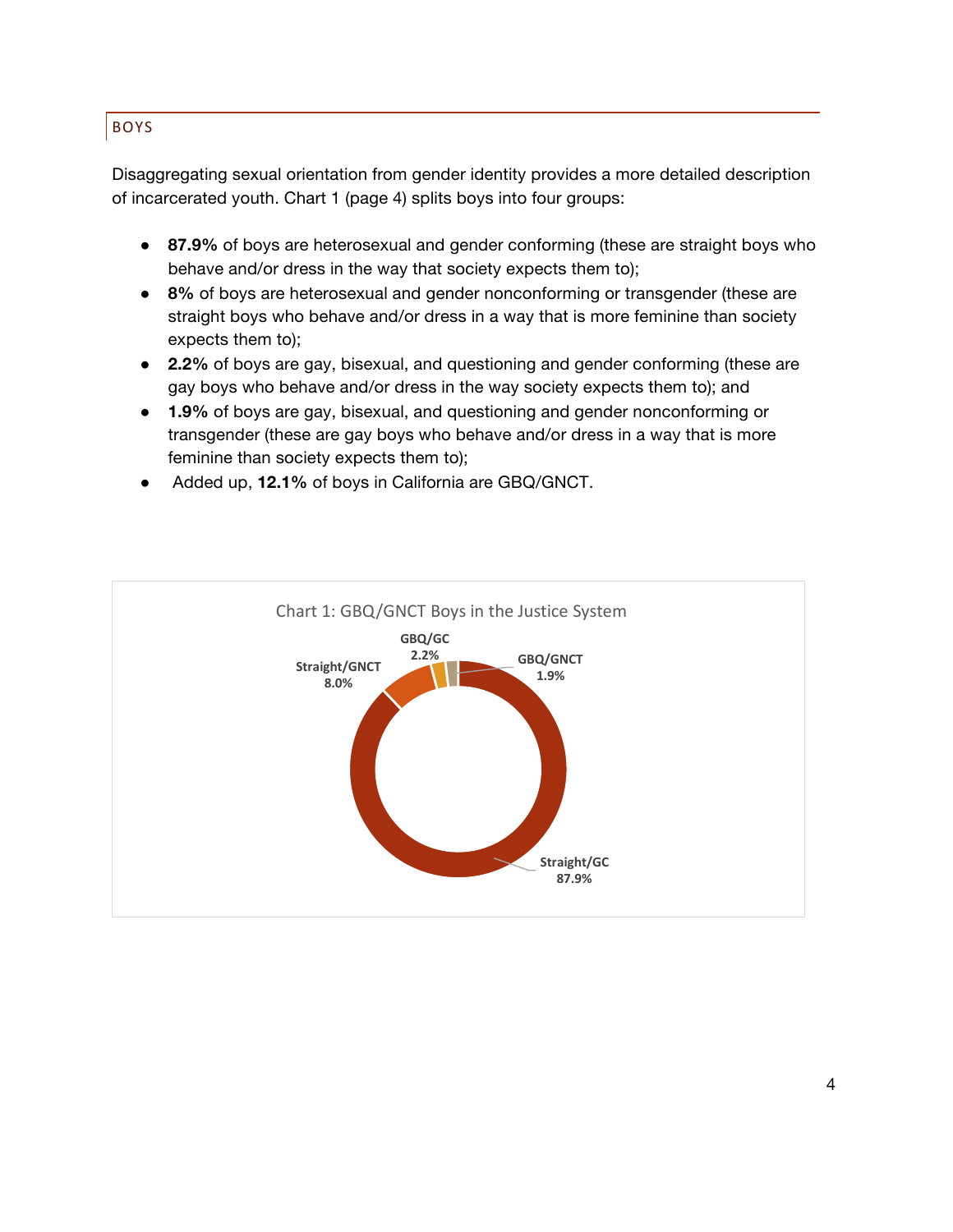## GIRLS

Chart 2 uses the same methodology for girls:

- **48.9%** of girls in California are straight and gender conforming;
- **7.9%** of girls are straight and gender nonconforming or transgender;
- **28.8%** of girls are lesbian, bisexual, and questioning and gender conforming and;
- **14.5%** of girls are lesbian, bisexual, questioning, and gender nonconforming or transgender;
- Added together, **51.1%** of girls in California are LBQ/GNCT.

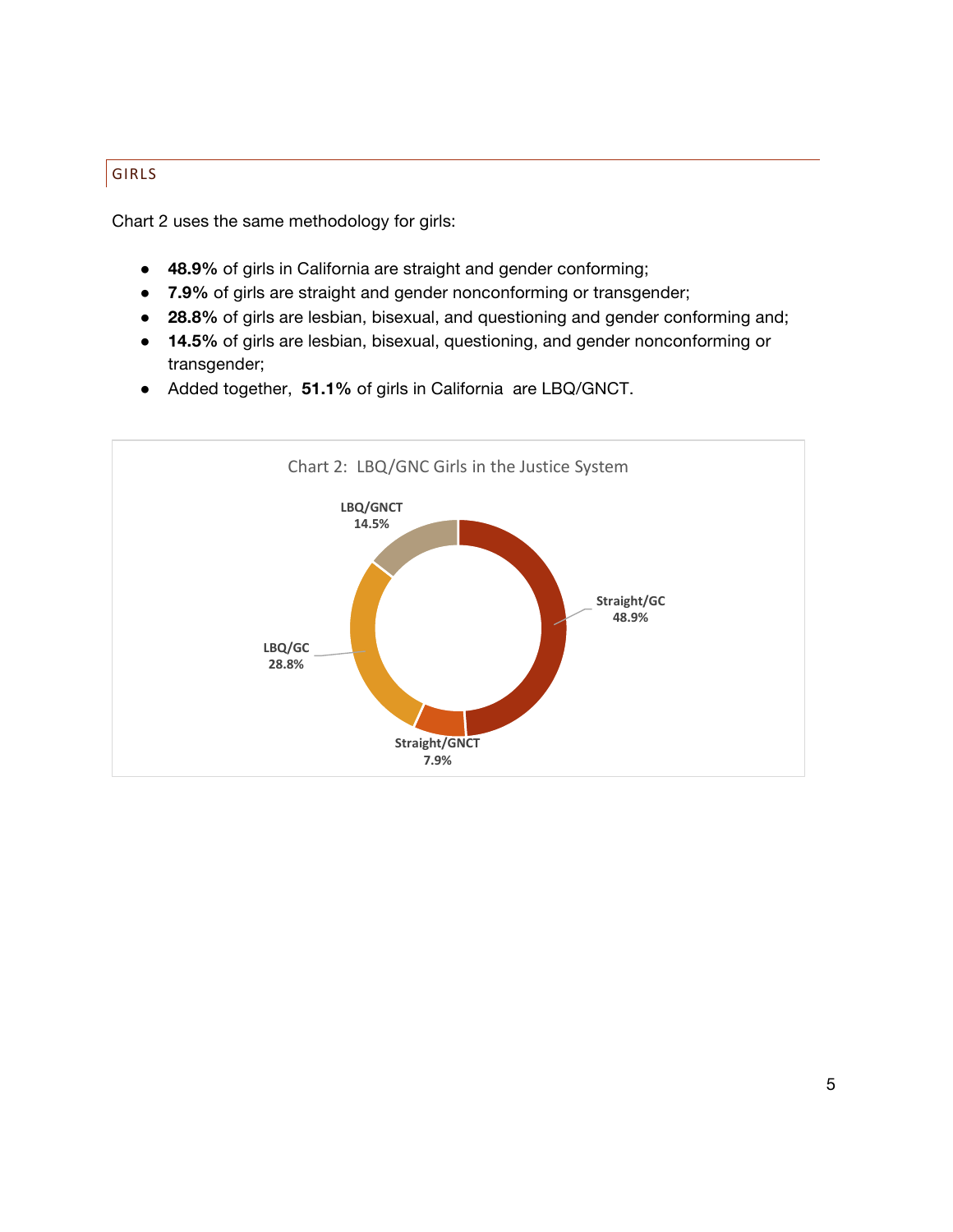#### REGIONAL!DIFFERENCES

Impact Justice analyzed the statewide data to determine if there were any differences across the five CPOC regions: North, Sacramento, Bay, Central, and South. We found that there were statistically significantly higher rates of LGBQ/GNCT identification for the north, and lower rates of identification for the Bay, when compared with the rest of the state (see Chart 3).

Chart 3: Regional Differences in Identification Rates of Sexual Orientation, Gender Identity, and Gender Expression

| Region     | % of Youth Disclosing LGBQ Sexual   |
|------------|-------------------------------------|
|            | Orientation or Gender Nonconforming |
|            | or Transgender Gender               |
|            | Identity/Expression                 |
| North      | 30%                                 |
| Sacramento | 20%                                 |
| Bay        | 15%                                 |
| Central    | 20%                                 |
| South      | 20%                                 |

These regional differences are worth noting. The most rural and geographically isolated region has the highest identification rate while the region known for having the most institutional supports for the LGBQ/GNCT community has the lowest identification rate. More research is needed in order to draw clear conclusions about why these trends exist and whether they hold in other states.

# CYCLING THROUGH CHILD WELFARE, HOMELESSNESS, SURVIVAL CRIMES, AND THE **JUSTICE SYSTEM**

Research shows that LGBQ/GNCT youth are more likely than their straight, gender conforming, and cisgender peers to experience a cycle of family rejection, child welfare involvement, running away, homelessness, engagement in survival crimes, and entry into the justice system. We elaborate on this pattern in more detail below by reviewing national research and then elaborating on what we know about youth in the California justice system.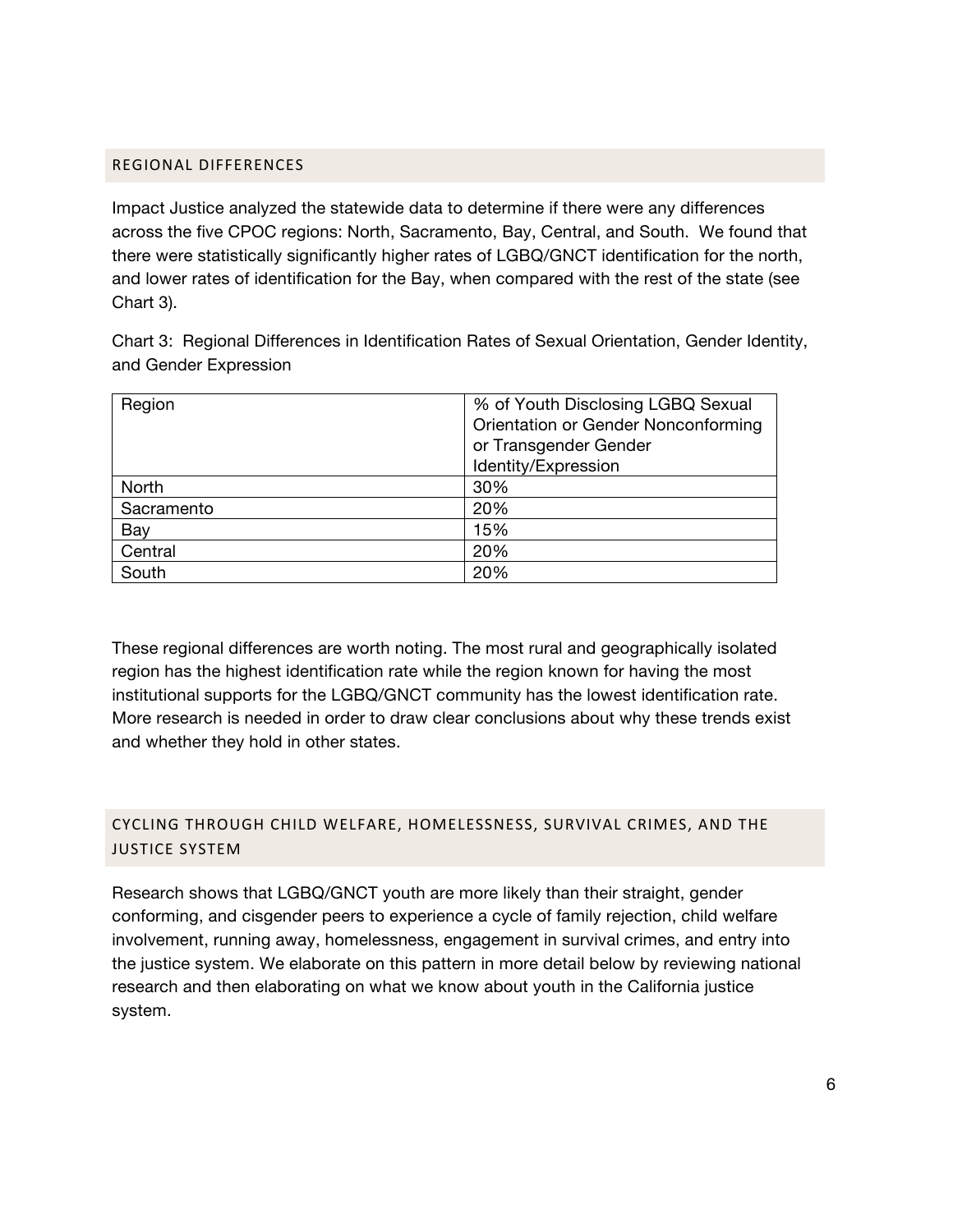## CHILD!WELFARE!INVOLVEMENT

LGBQ/GNCT youth experience high rates of neglect, abuse, and rejection from family members (Valentine, 2008; Saewyc et. al., 2006; Witbeck et. al., 2004; Savin-Williams, 2004; Earls, 2002; Cochran et. al., 2002).

Outside of the home, LGBQ/GNCT youth are more likely than straight, gender nonconforming, and cisgender (GCC) youth to have been removed by the child welfare system from their home for abuse and neglect (Garnette et al, 2011; Irvine and Canfield, 2014; Irvine, 2010; Majd et al 2009).

The California survey asked detained and incarcerated youth two questions related to child welfare. We list each of the questions and how the answers varied across sexual orientation and gender conformity below:

- ! Have you ever been removed from your home because someone was hurting you?
	- Straight and GCC=17%
	- $\blacksquare$  LGBQ/GNCT=35%
- ! Have you ever been placed in a group home or foster home because someone was hurting you?
	- Straight and GCC=6%
	- ! LGBQ/GNCT=23%

As such, LGBQ/GNCT youth are over *twice* as likely to have been removed from their home and almost *four* times as likely to have been placed in a group or foster home because someone was hurting them. These numbers don't include county youth who were removed from their homes or placed in congregate care because they got in trouble with the police or the juvenile court.

## HOMELESSNESS

Rejection of youths' sexual orientation, gender identity, and gender expression (SOGIE) by parents, guardians, or placements in the foster care system leads to high rates of running away from home and homelessness among LGBQ/GNCT youth. Once youth are on the street, they may engage in sex work or other informal economies for survival (Majd et. al., 2009; Jones et. al., 2014, Dank et. al., 2015).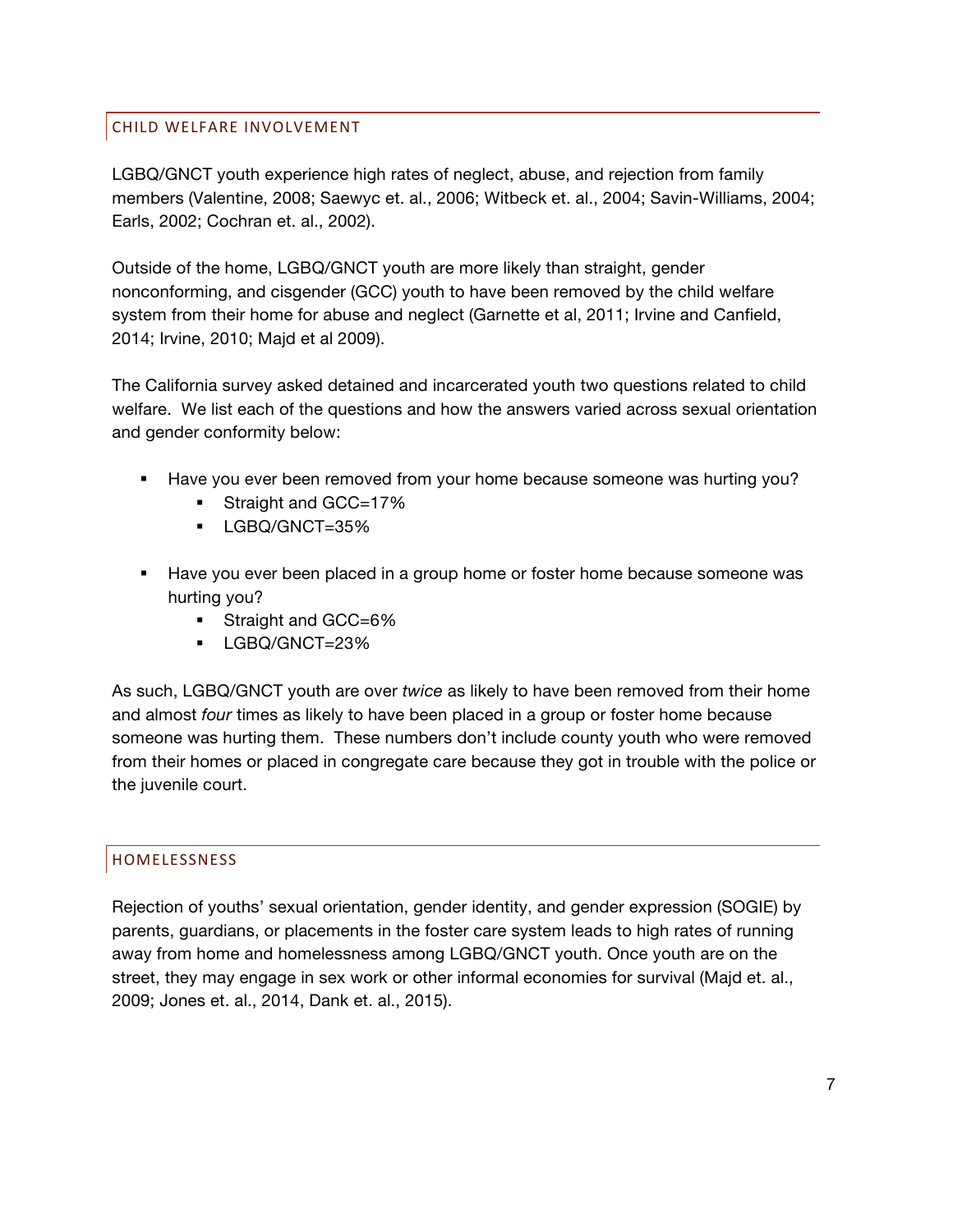The California survey asked detained and incarcerated youth about previous experiences running away and being homeless. We list each of the questions and how the answers varied across sexual orientation and gender conformity below:

- ! Have you been detained for running away?
	- **EXECUTE:** Straight and GCC=15%
	- ! LGBQ/GNCT=31%
- ! Have you ever been homeless after being kicked out or running away?
	- **Straight and GCC=24%**
	- ! LGBQ/GNCT=44%

As such, LGBQ/GNCT youth are approximately *twice* as likely to have a history of running away and homelessness—prior to entering the justice system—compared with their straight, gender conforming and cisgender peers.

# SURVIVAL CRIMES

Once youth are on the street, they engage in a series of behaviors or activities to secure housing, food, and clothing. These activities vary from shoplifting to selling drugs to sex work. While there isn't a formal definition of a "survival crime", we have identified these activities as such in this guide.

Unfortunately, LGBQ/GNCT youth are more likely to be arrested and charged for crimes than their straight and gender conforming peers. Researchers have found that youth who experience same-sex attraction and youth who self-identify as lesbian, gay or bisexual are more likely to be stopped by the police, arrested, and convicted of crimes when engaging in the same behaviors as straight youth (Himmelstein and Brückner, 2011).

The one survey question related to survival crimes was, "Are you currently detained for prostitution?" Answers varied by sexual orientation and gender conformity as described below:

- ! Are you currently detained for prostitution?
	- Straight and GCC=1%
	- ! LGBQ/GNCT=7%

This shows that LGBQ/GNCT youth are *seven* times more likely to be detained or incarcerated for prostitution than straight and gender conforming youth.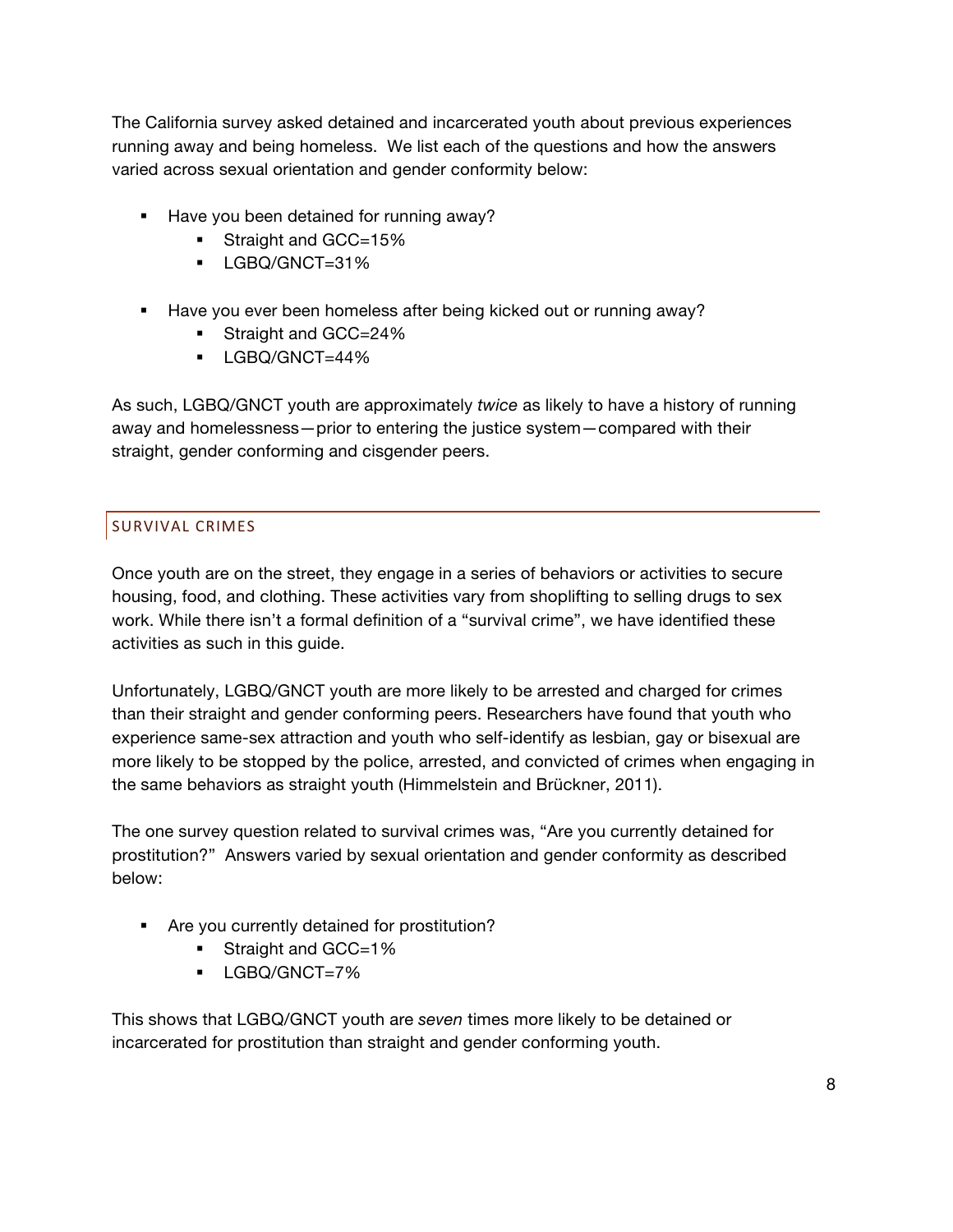Breaking down these findings even further, we ran descriptive statistics tests to see what percentage of each group of youth reported prostitution charges. Chart 4 shows that .9% of straight and gender conforming boys are detained for prostitution compared with 2.3% of straight and gender nonconforming boys, 4.2% of gender conforming gay, bisexual, and questioning boys, and 27.6% of gender nonconforming gay, bisexual, and questioning boys. It also shows that 3.5% of straight and gender conforming girls are detained for prostitution compared with 4% of straight and gender nonconforming girls, 3.8% of gender conforming lesbian, bisexual, and questioning girls and 17.6% of gender nonconforming lesbian, bisexual, and questioning girls. Put together, gender nonconforming LGBQ youth are at the highest risk of being arrested and detained for prostitution related charges, with gender nonconforming GBQ boys at the highest risk.<sup>3</sup>



!!!!!!!!!!!!!!!!!!!!!!!!!!!!!!!!!!!!!!!!!!!!!!!!!!!!!!!!!!!!!!!!!!

Chart 4: Percentage of Youth Reporting Prostitution Charges by Sexual Orientation and Gender Conformity

 $3$  These findings are reinforced by binary logistic regression analyses that find that both sexual orientation and gender identity are statistically significant predictors of being detained or incarcerated for prostitution in California (Irvine, Canfield, and Sherman, upcoming, 2017).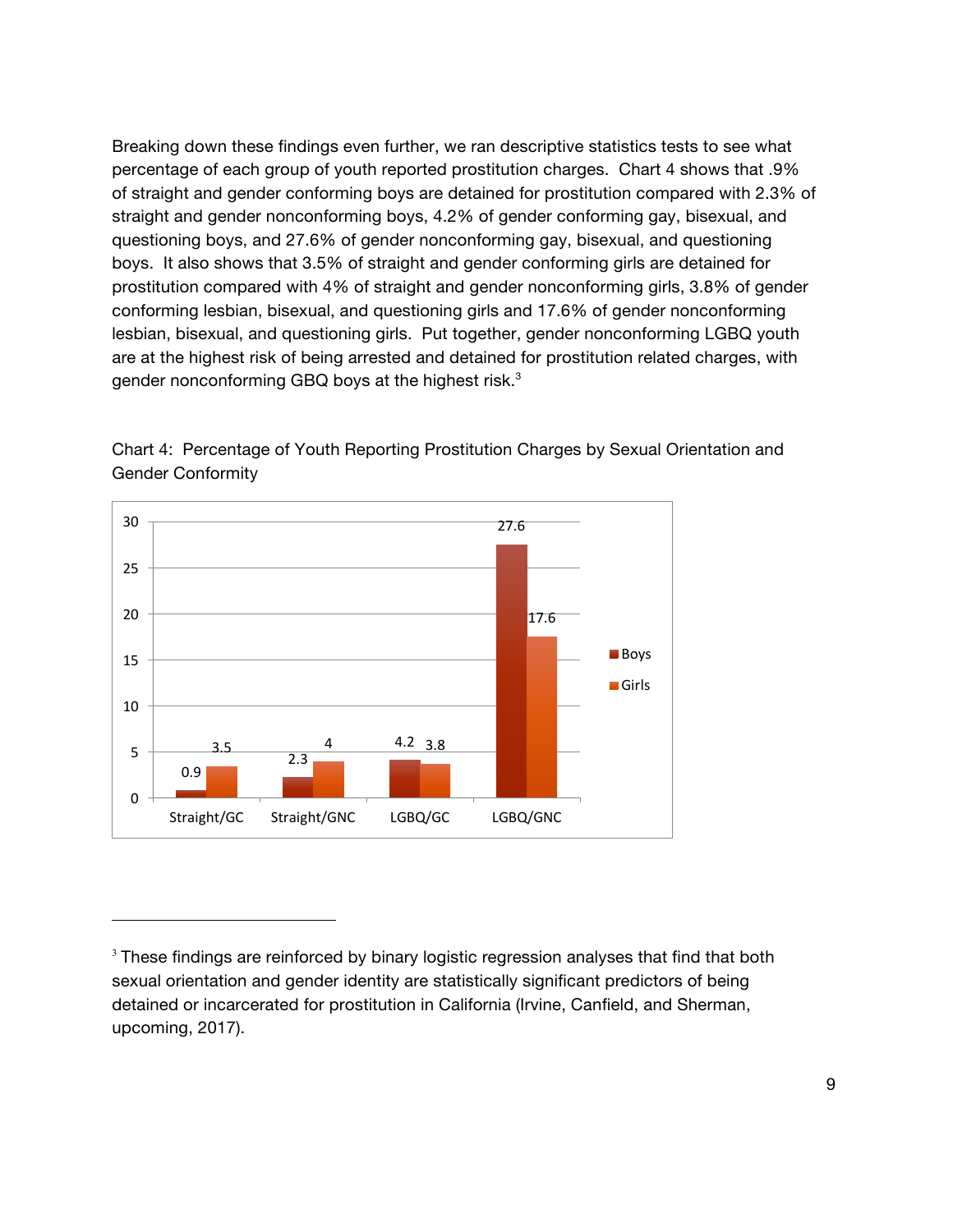#### **PRACTICE RECOMMENDATIONS**

The data documenting the disparate treatment and outcomes of LGBQ/GNCT youth in the juvenile justice system have supported new laws, professional standards and policies aimed at ensuring their safety and promoting their health and well-being. Appendix B summarizes federal and state laws, statutes, and regulations that govern the treatment of LGBQ/GNCT youth in the justice system.

These changes have created new expectations of juvenile justice personnel, which are summarized in the following practice recommendations.

#### COLLECTING SOGIE DATA

!!!!!!!!!!!!!!!!!!!!!!!!!!!!!!!!!!!!!!!!!!!!!!!!!!!!!!!!!!!!!!!!!!

One of the most important practice changes linked to improving outcomes for LGBQ/GNCT youth is collecting SOGIE data.

## BACKGROUND

A large body of research has been developed on racial and ethnic disparities (RED). There are more research papers, blogs, policy briefs, infographics and other pieces of information on RED because more of that data exists. The vast majority of police departments, probation departments, juvenile courts, public defenders, and district attorneys keep track of the race or ethnicity of the youth they serve. In contrast, most *don't* keep track of sexual orientation, gender identity, and gender expression (SOGIE) within their case management systems.

Notably, jurisdictions around the country are beginning to change their practices around the collection of SOGIE.<sup>4</sup> This change is largely driven by the requirement under the Prison Rape Elimination Act to keep track of the SOGIE of prisoners and detainees.

<sup>4</sup> Please note: there is a difference between collecting anonymous survey data as described in the research summary above and the ongoing collection of SOGIE data within case management systems. This subsection is devoted to the latter.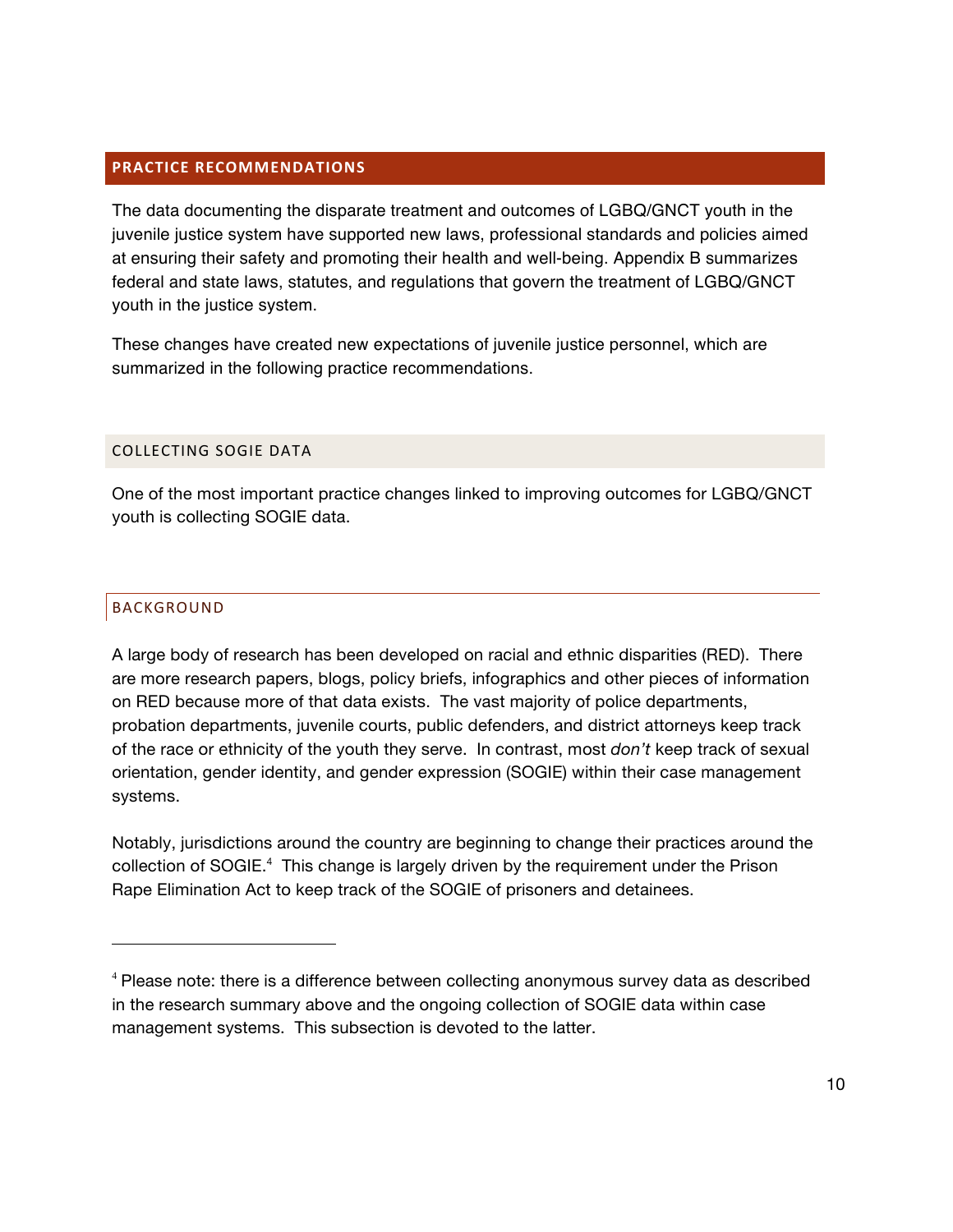One geographic area that has some of the most experience in this area is the central region of California. The Chief Probation Officers of California is a professional organization that includes all chief probation officers in the state. They are split into five regions. The central region encompasses the counties east of the coastal range from Stanislaus County down through Kern County. These are rural counties and predominantly Republican.

Interested in serving the needs of LGBQ/GNCT youth, the chiefs of this region partnered with Impact Justice and the Prison Law Office to complete a three phase project. The first phase was providing training for all intake officers on the factors that drive LGBQ/GNCT youth into the justice system and how to ask youth about their SOGIE. These officers were trained to ask the following six questions $5$ :

- 1. What was your sex at birth? Male Female Intersex
- 2. What is your sexual orientation? Bisexual Gay Heterosexual/straight Lesbian Questioning **Other**
- 3. What is your gender? Girl/Woman Boy/Man **Transgender Other**

!!!!!!!!!!!!!!!!!!!!!!!!!!!!!!!!!!!!!!!!!!!!!!!!!!!!!!!!!!!!!!!!!!

4. What is your gender expression? **Masculine** Feminine **Other** 

 $<sup>5</sup>$  There are counties that do not ask all six questions. Some do not ask question number five.</sup>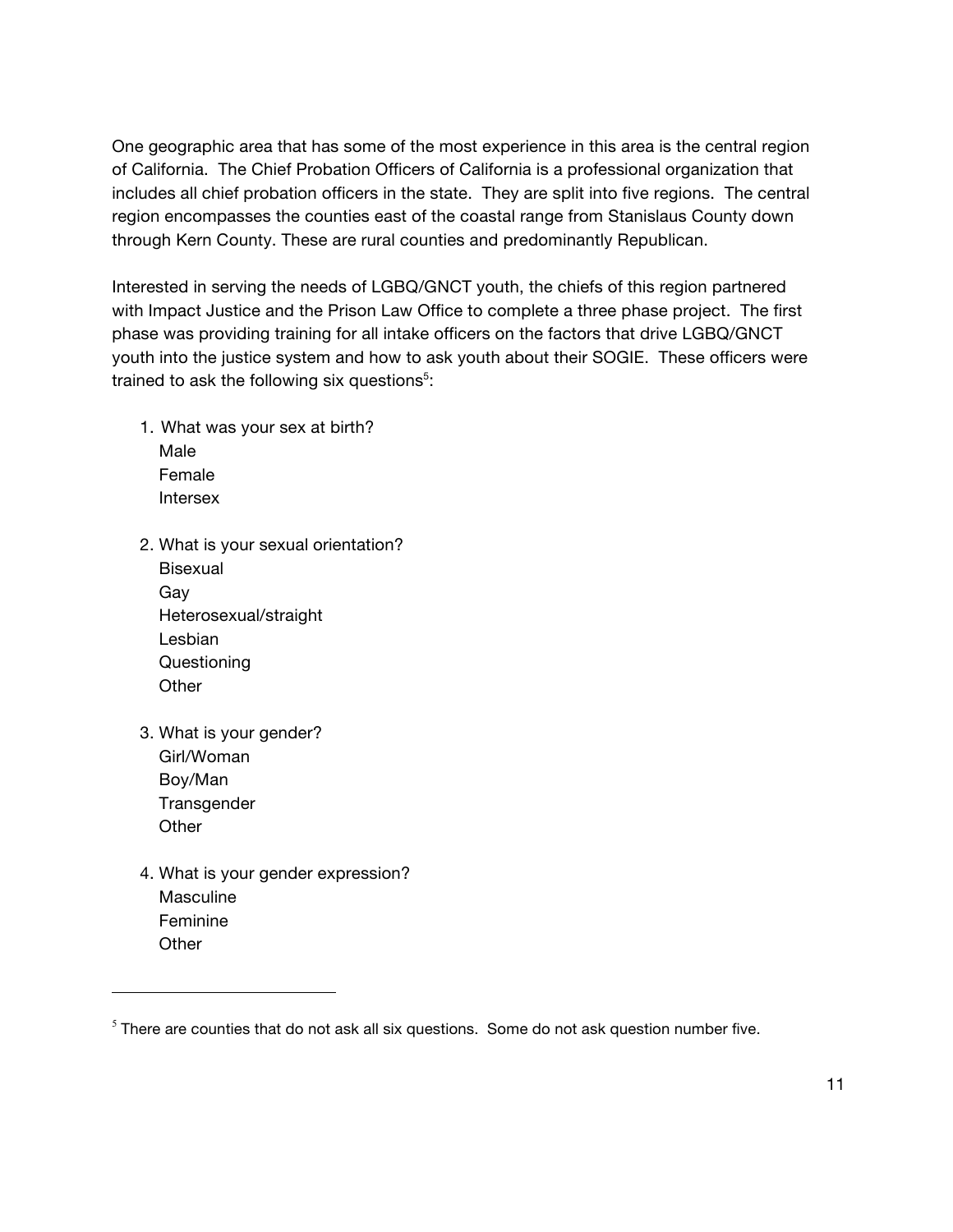5. Who are you sexually attracted to? Boys/men Girls/women Both

6. (For Staff) Does the youth's gender expression match cultural and societal expectations?

Yes No Unknown

These questions have been specially designed to get the most accurate data on SOGIE without requiring vast restructuring of data management systems. Questions #2 and #3 are straightforward ways of asking about sexual orientation and current gender identity. Combining the answers from #1 and #3 also allow departments and researchers to determine if a young person is transgender—someone with a different gender identity than the gender assigned at birth. Finally, combining questions #3, #4 and #5 allow departments and researchers to measure whether someone expresses themselves in a way that matches their current gender identity. Question #4 relies on youth self-perception and question #5 allows an adult to assess whether a young person may be interpreted as being gender nonconforming. These questions on gender nonconformity are crucial to ensuring the safety of young people as they enter a secure facility because gender nonconforming people are at greatest risk of physical and sexual abuse (Beck et al, 2013).

# RECOMMENDATIONS

Prior to implementing data collection protocols, probation departments should:

- Adopt and implement nondiscrimination and grievance policies to protect youth who disclose their SOGIE from adverse consequences and provide a means to redress violations.
- Locate or develop services to which LGBQ/GNCT youth may be referred, if needed, to assist them with family, school, and peer relationships, and to support their healthy development.
- Provide training to relevant personnel about how to sensitively and effectively communicate with LGBQ/GNCT youth about SOGIE.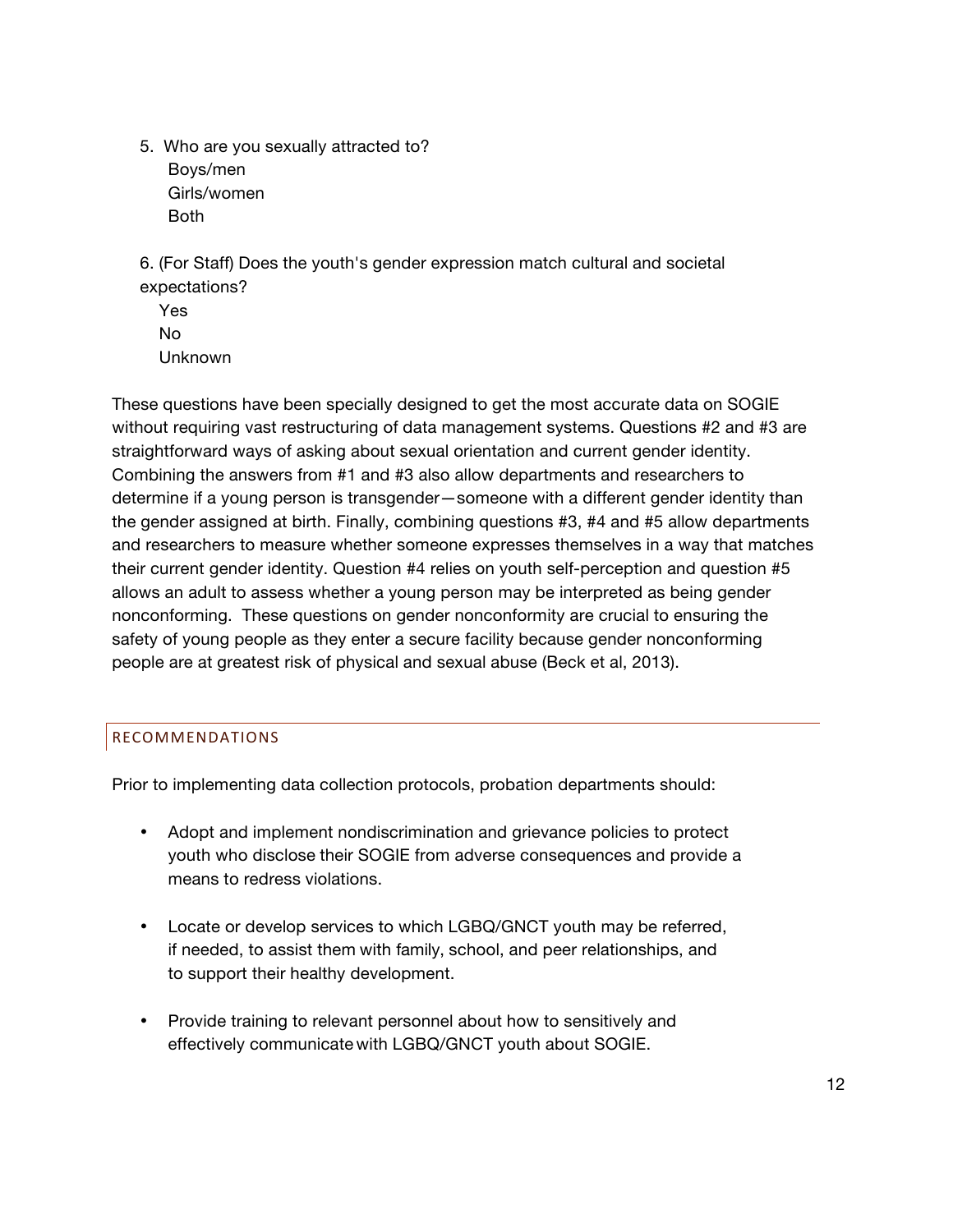- Develop standardized SOGIE questions and policies making disclosure optional for youth.
- Implement appropriate controls on the dissemination of SOGIE information.

As you are asking SOGIE questions, you will gather more accurate data if you:

- Create private settings for youth to respond to questions. These settings are most comfortable when there are posters and other signs that signal to youth that the department affirms youth across all sexual orientations, gender identities, and expressions.
- Explain to youth that you will be asking a standard set of intake questions that you ask everyone. Some of these questions include sexual orientation, gender identity, and gender expression because we want to know about all of the layers of their identity and we can't tell someone's SOGIE from looking at them.
- Ask SOGIE questions woven together with other demographic questions such as age, race, and zip code.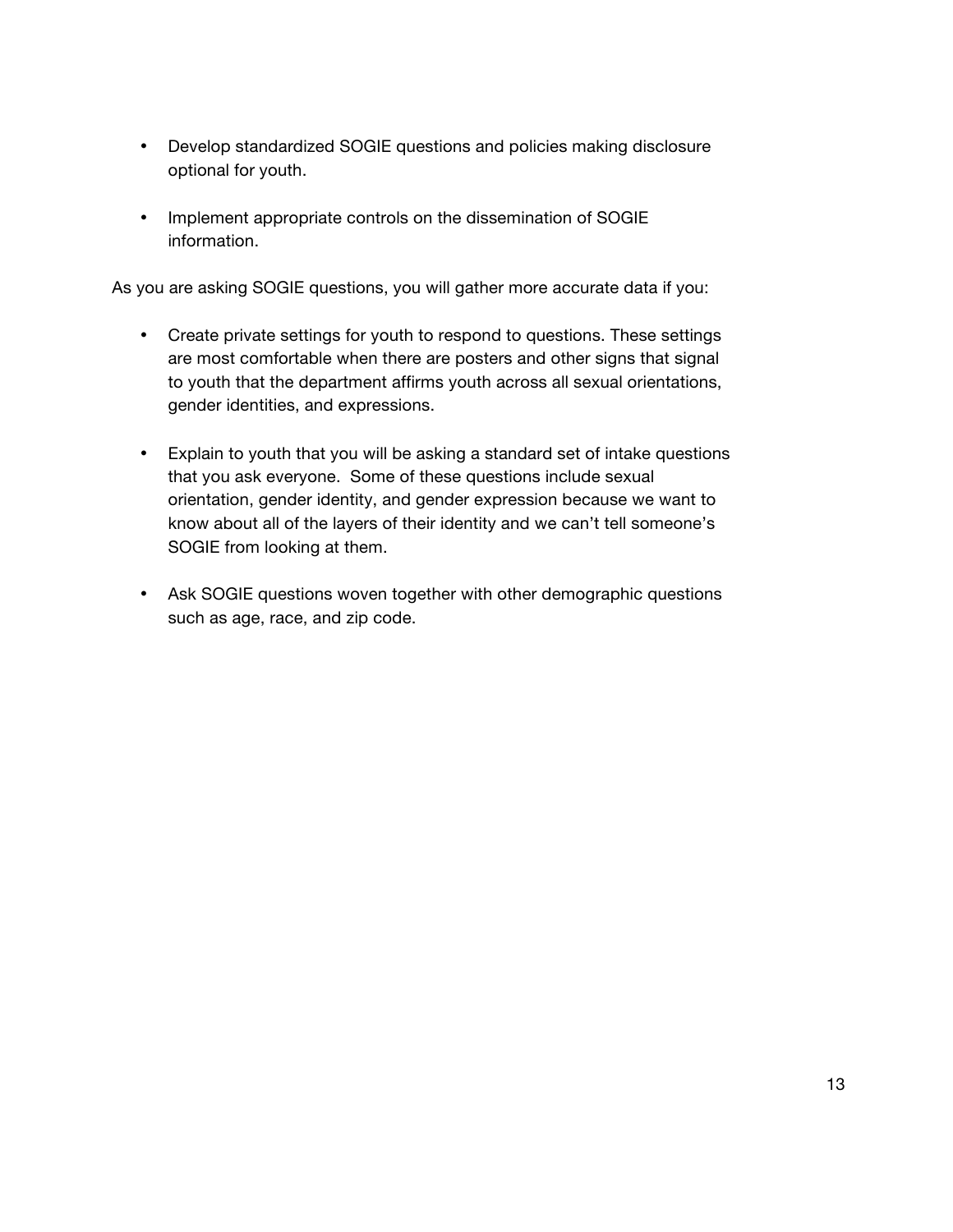#### DEVELOPING POLICY

Developing anti-discrimination policies is an equally important change for probation departments interested in improving outcomes for LGBQ/GNCT youth.

## BACKGROUND

Several California probation departments have adopted comprehensive policies governing services to LGBQ/GNCT youth.<sup>6</sup> These policies typically guarantee to all youth fair and equal access to all services, placements, care, treatment, and benefits, and prohibit harassment or discrimination on the basis of actual or perceived SOGIE. Written nondiscrimination policies also reflect the department's commitment to ensuring equitable and respectful treatment of LGBQ/GNCT youth.

## RECOMMENDATIONS

Nondiscrimination policies should apply to all probation and facility personnel, as well as contractors and volunteers, in all California probation departments.

In addition to protections against discrimination, probation policies should also provide guidance to personnel on a broad range of practice issues. These may include:

#### RESPECTFUL COMMUNICATION

!!!!!!!!!!!!!!!!!!!!!!!!!!!!!!!!!!!!!!!!!!!!!!!!!!!!!!!!!!!!!!!!!!

Departments should set expectations of all personnel, contractors, and volunteers in both custodial and noncustodial settings that include the following guidelines:

<sup>&</sup>lt;sup>6</sup> The Equity Project has a library of anti-discrimination policies that have been adopted across the country. http://www.equityprojects.org/type/policy/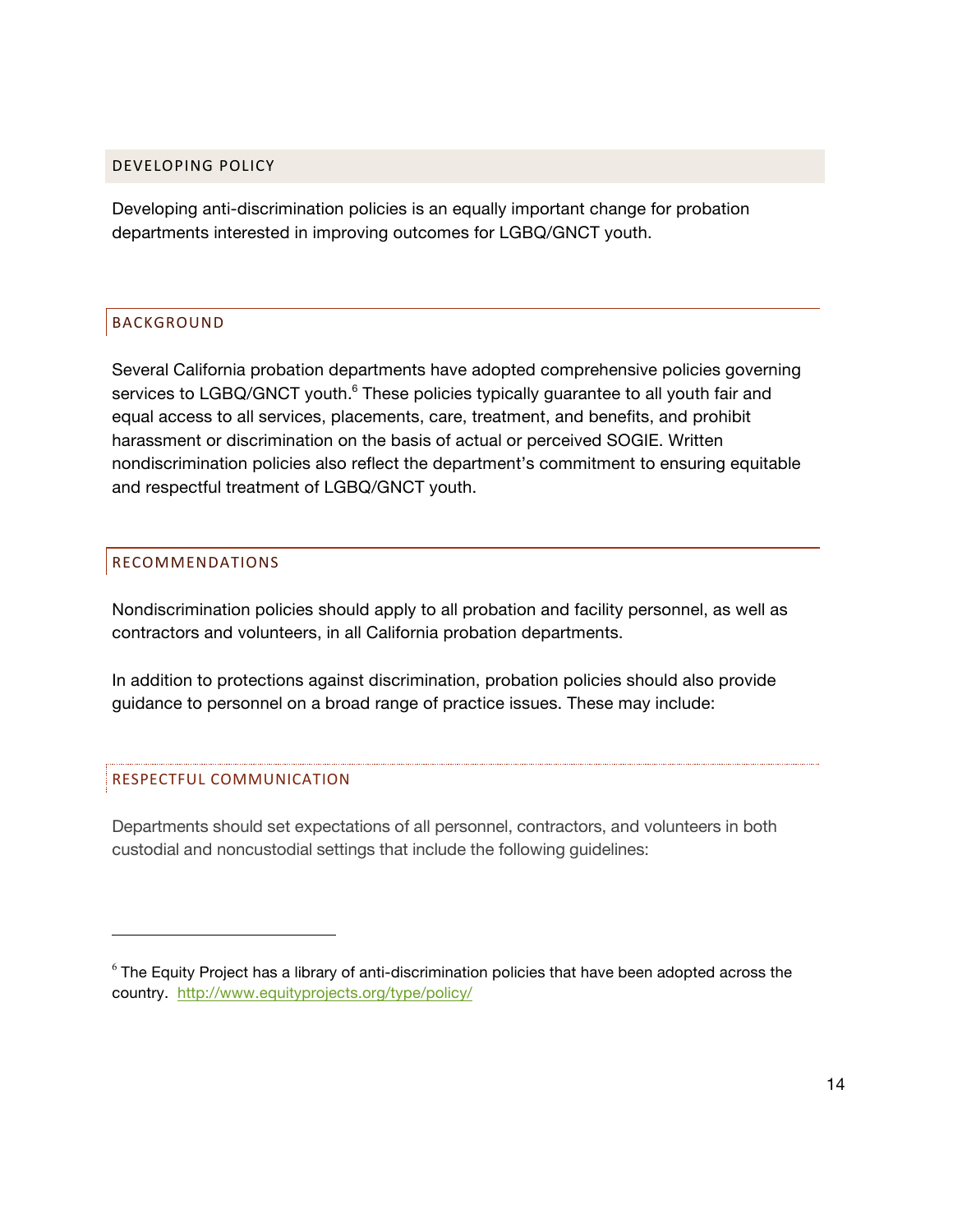- Personnel are prohibited from using language that demeans, ridicules, or condemns LGBQ/GNCT individuals, and should also avoid words that convey common misconceptions about SOGIE, such as referring to LGBQ/GNCT status as a "lifestyle" or "preference." These terms are inappropriate because they imply that SOGIE is a matter of personal choice rather than an innate and immutable part of human identity.
- Personnel should use the preferred name and gender pronoun of transgender or gender nonconforming youth, regardless of the name on the youth's identity documents or court records.
- Personnel should avoid making assumptions about the SOGIE of youth or using heteronormative language – meaning language that assumes that everyone is heterosexual or that heterosexuality is preferable or superior to any other identity. An example is asking a boy, "Do you have a girlfriend?" A neutral alternative is, "Are you dating anyone?"
- Personnel should signal openness and acceptance through nonverbal and environmental cues. An example is displaying LGBT-affirming images, symbols, or quotations, such as the equal sign or rainbow flag.
- Personnel should be aware of cultural and generational differences in language related to SOGIE, and should defer to youth about the language they use to describe their identity.

# ENSURING SAFETY IN JUVENILE HALLS, CAMPS AND RANCHES

All youth in secure confinement have a constitutional right to safety. In addition, regulations implementing the federal Prison Rape Elimination Act ("PREA"), California Title 15 regulations, and professional standards extend specific protections to LGBQ/GNCT and intersex youth to address their documented vulnerability in confinement facilities. Consistent with these requirements, written policies should clarify that:

- Facilities must have an accessible grievance procedure that permits youth to confidentially report harassment, discrimination, retaliation, or abuse.
- Intake staff must ask youth about their SOGIE as part of the initial safety assessment and must not make assumptions based on appearance or stereotypes.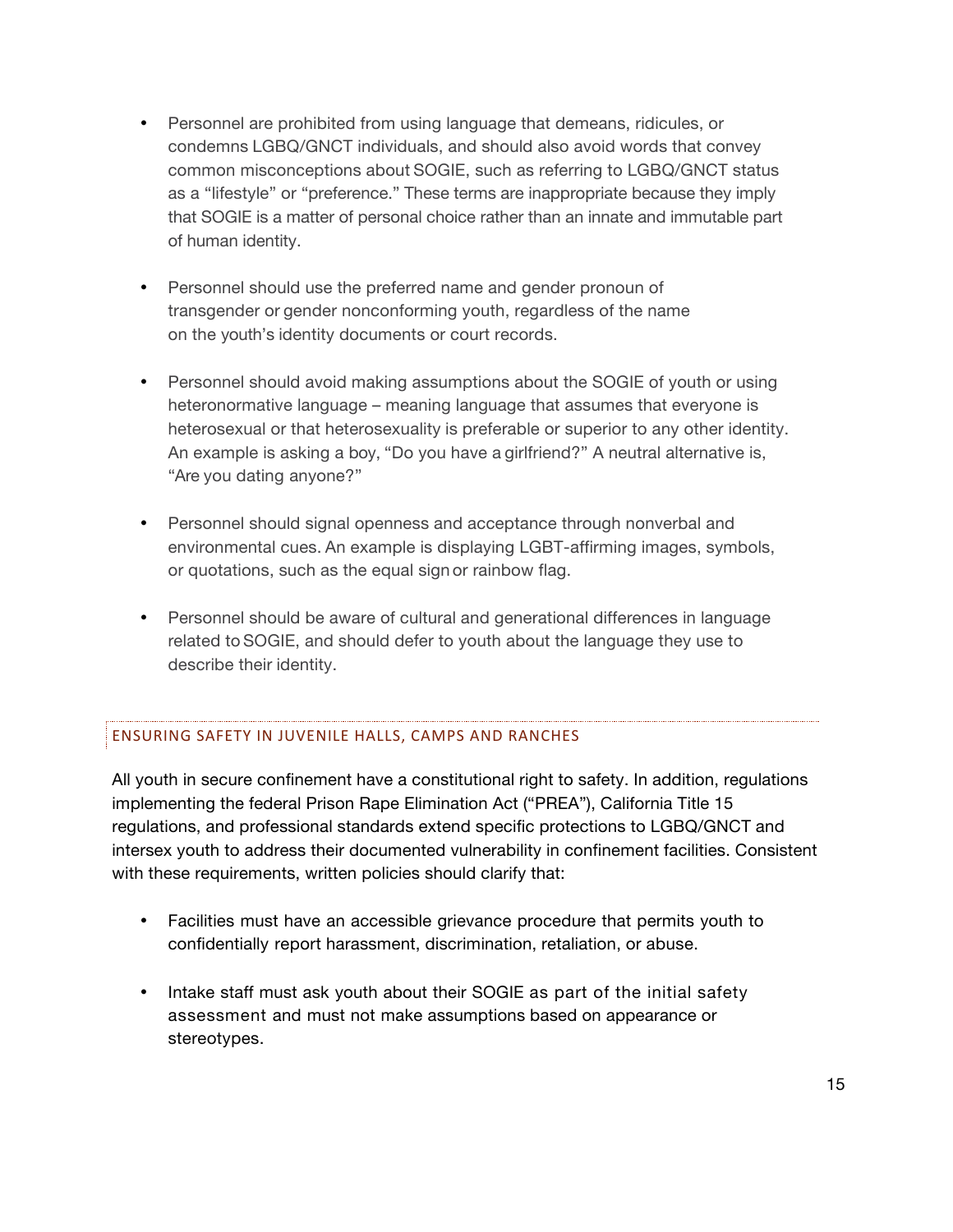- Staff must make classification and housing decisions on a case-by-case basis and must not automatically house youth solely on the basis of their actual or perceived LGBQ/GNCT status.
- Staff may not isolate LGBQ/GNCT youth to protect their safety.
- Staff may not automatically house transgender or intersex youth according to their sex assigned at birth. They should determine the appropriate housing unit after consideration of the youth's health and safety, potential management or security problems, the youth's perception of which housing assignment will be safe, and any recommendations from the youth's health care provider.
- Staff may not punish or prohibit behavior that is perceived to depart from gender norms.
- Staff must respect the gender identity of all youth, including transgender youth, refer to them by their preferred name and pronoun, and provide them with clothing and hygiene items consistent with their gender identity.
- Staff must conduct searches of transgender and intersex youth professionally and respectfully, and in the least intrusive manner possible, consistent with security needs.
- Staff must accommodate any youth, including transgender or intersex youth, whose physical or emotional condition justifies privacy while showering, performing bodily functions, or changing clothing.
- Facility staff must ensure that transgender youth receive a full medical assessment by qualified medical personnel who adhere to the relevant medical standards of care.
- Facilities must arrange for provision of medically necessary transition related health care to transgender youth, as determined by qualified medical personnel familiar with the relevant standards of care.
- Facilities must not employ or contract with medical or behavioral health providers that attempt to change a youth's sexual orientation or gender identity.

Some probation departments have included a broad range of stakeholders in the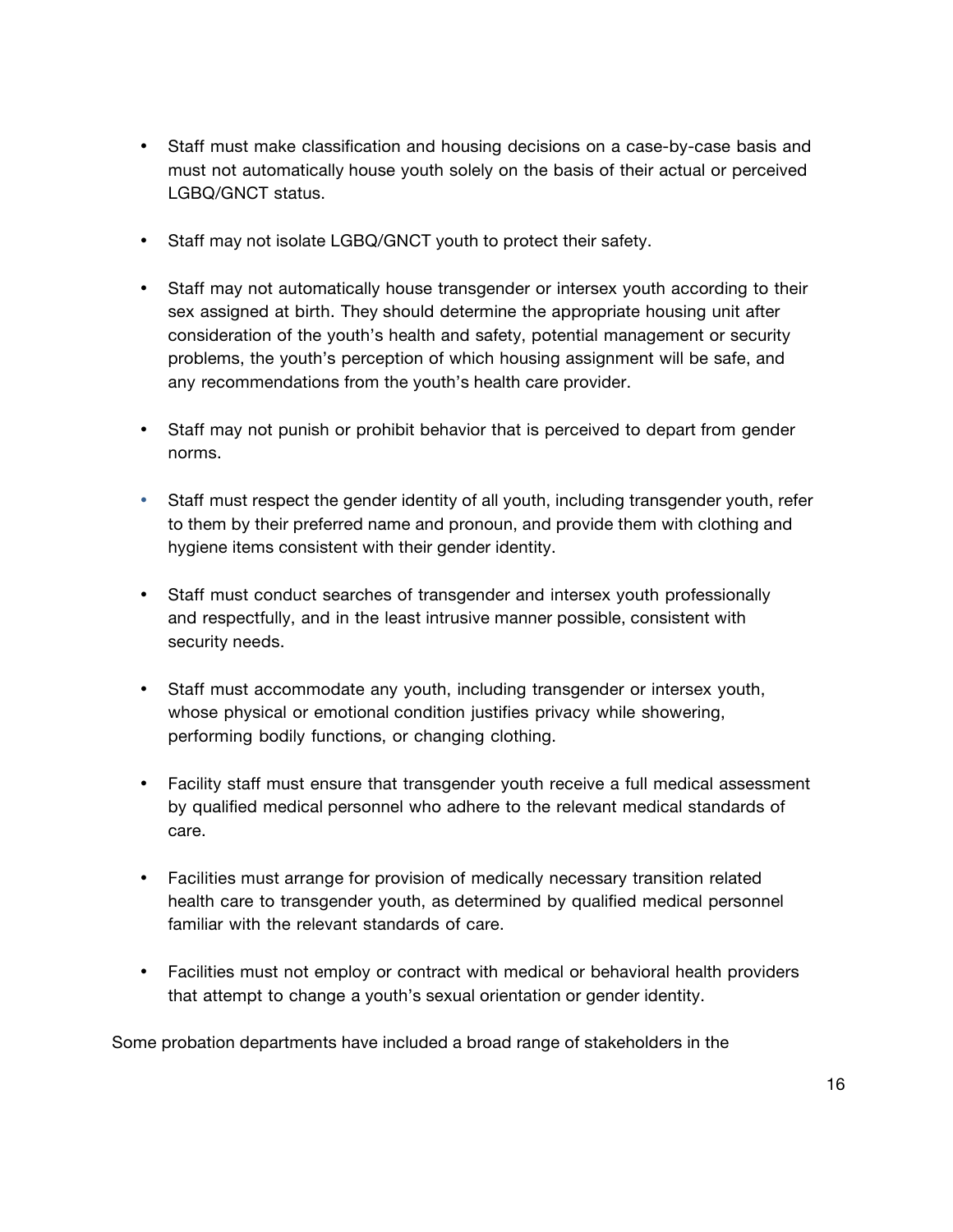development of their LGBQ/GNCT youth policies, including probation services and custody staff, prosecutors, defenders, judges, community partners, and LGBQ/GNCT youth and their families. An inclusive process that permits diverse participants to anticipate how the policy will impact daily practice results in a more thoughtful and comprehensive policy and creates broad awareness and buy-in. The agency's attorney should also review the policy to make sure that it complies with federal and state laws. Finally, the department should take steps to ensure that all relevant professional stakeholders, youth, and families are aware of the policy and understand its provisions.

#### DEVELOPING STAFF TRAINING

Probation departments should require all employees, contractors and volunteers to receive initial and ongoing training on agency policies governing services to LGBQ/GNCT youth. Along with a comprehensive nondiscrimination policy, training is critical to developing system-wide competence to treat LGBQ/GNCT youth fairly and respectfully, and to promote their health and well-being. Many people are not familiar with basic concepts related to SOGIE, and too many subscribe to myths and misconceptions about LGBQ/GNCT individuals that lead to biased and harmful practices, and undermine policies designed to support LGBQ/GNCT youth. Training is necessary, at the outset, to convey the foundational social science related to SOGIE, so that all juvenile justice stakeholders share a common vocabulary and understanding of relevant concepts. Training is also necessary to apply the agency's nondiscrimination policy to the questions that arise in daily practice—in the courts, probation services, institutions, and community services—and to ensure that participants understand their role in creating a safe and affirming system for all youth, irrespective of their SOGIE. Participants need a safe environment in which to ask questions, pose challenges, and make suggestions. Training also provides an important opportunity to convey the agency's commitment to promoting the well-being of LGBQ/GNCT youth and to reinforce the values that support its policies.

Probation departments should provide pre-service and ongoing training that includes:

- Basic SOGIE concepts and terminology, including common myths and misconceptions about development of gender and sexuality.
- How to collect SOGIE data.
- Research on the impact of stigma and bias on the health and well-being of LGBQ/GNCT youth and the drivers contributing to their disproportionate involvement in the justice system.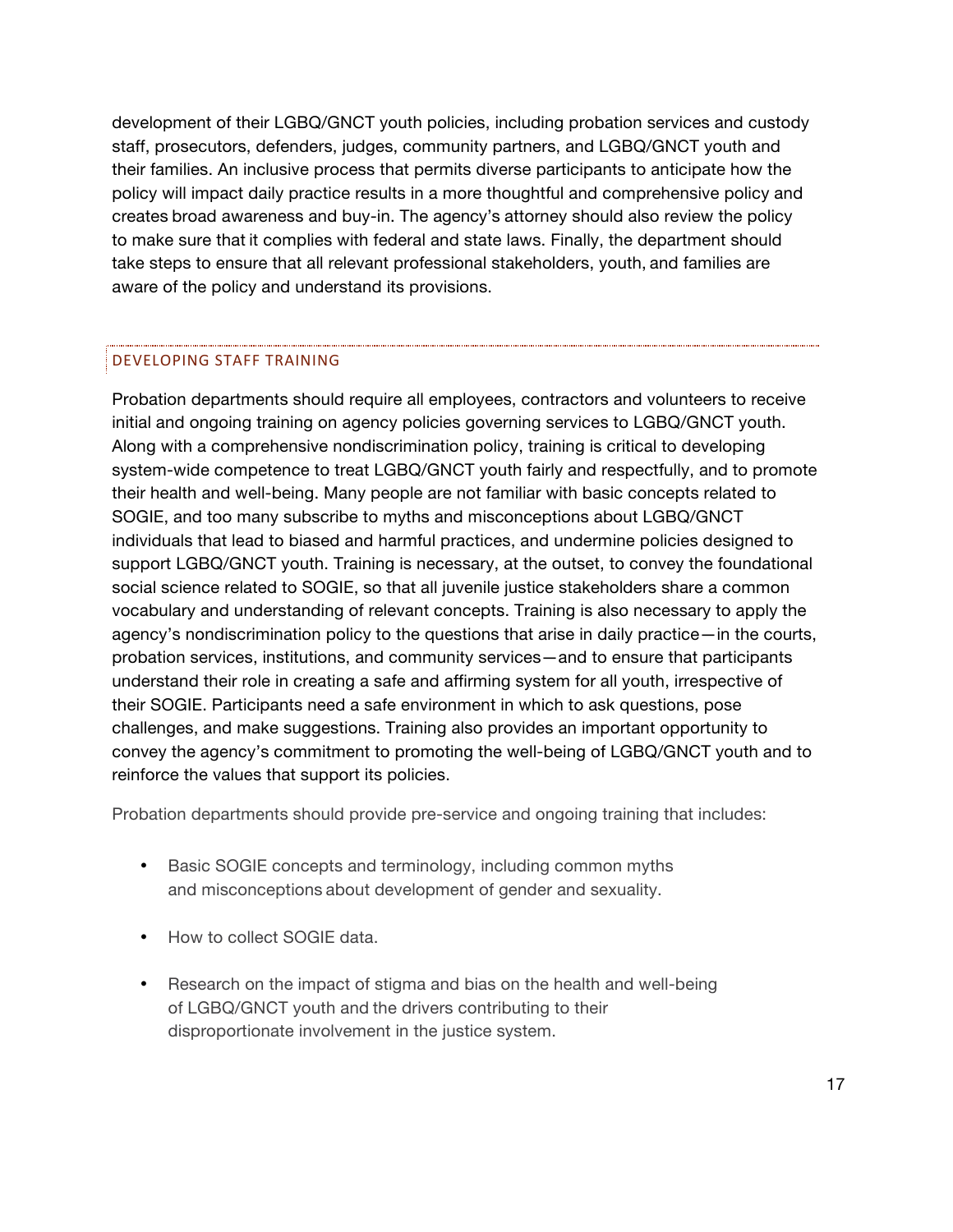- How to work with LGBQ/GNCT youth in a respectful and nondiscriminatory manner, irrespective of one's political or religious views.
- How to recognize, respond to, and prevent harassment of LGBQ/GNCT youth.
- How to assess the safety and needs of LGBQ/GNCT youth, and make appropriate decisions based on the assessment.
- How to communicate with youth about SOGIE.
- Confidentiality of information related to SOGIE and limitations on its disclosure.
- How to distinguish between consensual sexual contact and sexual abuse between youth in custody or placement.
- How to conduct respectful and professional searches of transgender and intersex youth when searches are necessary.
- How to create a professional environment in which youth and staff treat one another respectfully, irrespective of differences.
- How to identify and vet services and resources serving LGBQ/GNCT system-involved youth.

#### **CONCLUSION**

The research conducted by Impact Justice, the National Center for Lesbian Rights, and the Chief Probation Officers of California show that there is an overrepresentation of LGBQ/GNCT youth—who are mostly of color—across the state. Nonetheless, the field of probation has learned that data-driven policy and practice change can reduce race and ethnic disparities in arrests, dispositions, out-of-home placements, and probation completion rates. These same lessons can and should be applied to LGBQ/GNCT youth: SOGIE data collection, non-discrimination policies, and staff training will lead to more equitable outcomes.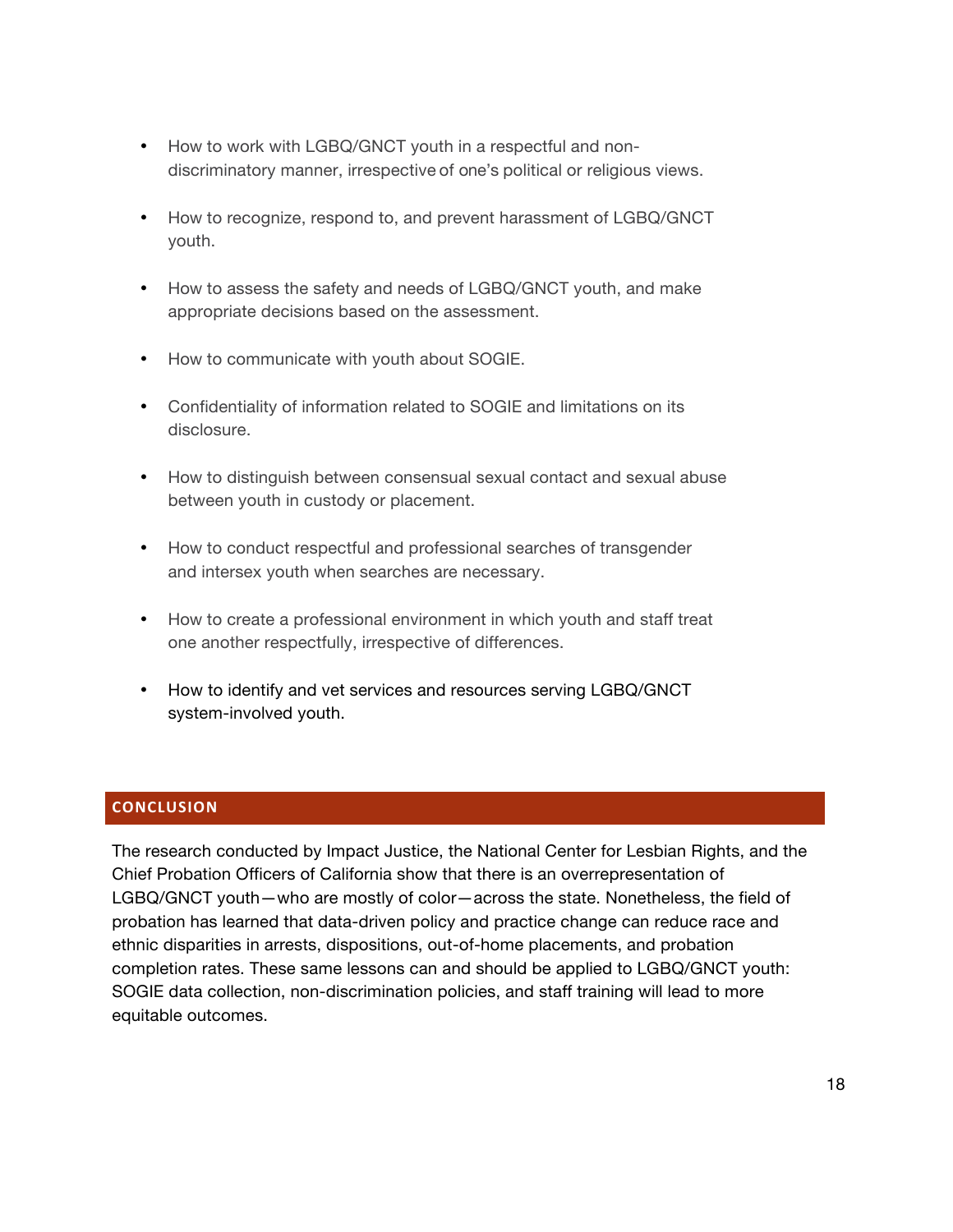#### **REFERENCES**

Beck, Allen J., Cantor, David, Hartge, John and Tim Smith. 2013. *Sexual Victimization in Juvenile Facilities Reported by Youth, 2012*. Report published by the Bureau of Justice Statistics, Office of Justice Programs, United States Department of Justice.

Cochran, Bryan N., Angela J. Stewart, Joshua A. Ginzler, and Ana M. Cauce. 2002. "Challenges Faced by Homeless Sexual Minorities: Comparison of Gay, Lesbian, Bisexual and Transgender Homeless Adolescents With their Heterosexual Counterparts." *American Journal of Public Health* 92 (5): 773-777.

Dank, Meredith, Jennifer Yahner, Kuniko Madden, Isela Bañuelos, Lilly Yu, Andrea Ritchie, Mitchyll Mora, Brendan Conner. 2015. *Surviving the Streets of New York: Experiences of LGBTQ Youth, YMSM, and YWSW Engaged in Survival Sex*. Research Report, Urban Institute, Washington D.C.

Earls, Meg. 2002. "Stressors in the Lives of GLBTQ Youth." *Transitions* 14 (4): 1–3.

Garnette, Laura, Angela Irvine, Caroline Reyes, and Shannan Wilber. 2010. "Improving the Health and Well Being of Lesbian, Gay, Bisexual, Transgender, and Queer Youth in the Juvenile Justice System." In *Promoting Health and Well-Being in the Juvenile Justice System*. Francine Sherman and Francine Jacobs, eds., John Wiley & Sons: Hoboken, NJ.

Gates, Gary. 2014. *LGBT Demographics: Comparisons Among Population-Based Surveys*. Report by the Williams Institute. http://williamsinstitute.law.ucla.edu/ wpcontent/uploads/lgbt-demogs-sep-2014.pdf

Himmelstein, Kathryn E.W., and Hannah Brückner. 2011. "Criminal Justice and School Sanctions Against Nonheterosexual Youth: A National Longitudinal Study." *Pediatrics* 127 (1): 48-56.

Irvine, Angela. 2010. "'We've Had Three of Them': Addressing the Invisibility of Lesbian, Gay, Bisexual, and Gender Nonconforming Youth In the Juvenile Justice System." *Columbia Journal of Gender and Law* 19 (3): 675-701.

Irvine, Angela, and Aisha Canfield. 2016a. "The Overrepresentation of Lesbian, Gay, Bisexual, Questioning, Gender Nonconforming, and Transgender Youth Within the Child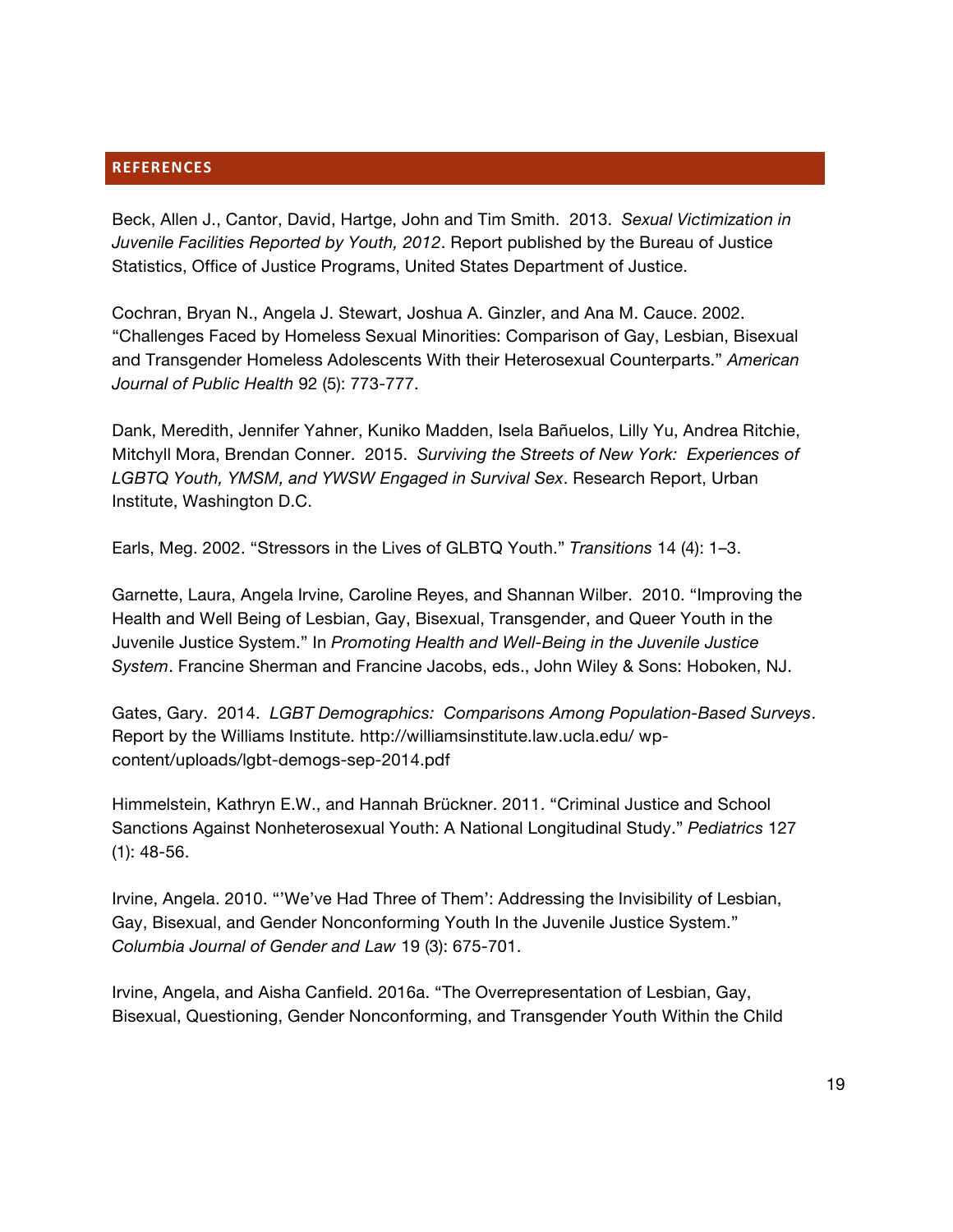Welfare to Juvenile Justice Crossover Population." *Journal on Gender, Social Policy, and the Law* 24 (2): 243-261.

Irvine, Angela and Aisha Canfield. 2016b. *"*LGBQ/GNCT Youth in the U.S. Justice System." [Infographic]*.* Impact Justice, Oakland, CA.

Jones, Nikki, and Joshua Gamson, Brianne Amato, Stephany Cornwell, Stephanie Fisher, Phillip Fucella, Vincent Lee, and Virgie Zolala-Tovar. 2014. *CSEC REPORT: SAN FRANCISCO BAY AREA*. Report submitted to the Center for Court Innovation, New York, NY.

Majd, Katayoon, Jody Marksamer, and Carolyn Reyes. 2009. *Hidden Injustice: Lesbian, Gay, Bisexual, and Transgender Youth in Juvenile Courts*. Report published by the Equity Project, Washingon, DC.

Saewyc, Elizabeth, Sandra Pettingel, and Carol Skay. 2006. "Hazards of Stigma: The Sexual and Physical Abuse of Gay, Lesbian, and Bisexual Adolescents in the United States and Canada." *Journal of Adolescent Health 34* (2): 115-116.

Savin-Williams, Ritch C. 1994. "Verbal and Physical Abuse as Stressors in the Lives of Lesbian, Gay Male and Bisexual Youths: Associations With School Problems, Running Away, Substance Abuse, Prostitution, and Suicide." *Journal of Consulting and Clinical Psychology* 62 (2): 261–269.

Valentine, Sarah E. 2008. "Traditional Advocacy for Non-Traditional Youth: Rethinking Best Interest for the Queer Child." *Michigan State Law Review* 1053 (4): 1054–1113.

Van Leuwen, J., Boyle, S., Salomonsen-Sautel, S., Baker, D., Garcia, J., Hoffman, A., & Hopfer, C. (2006). "Lesbian, gay, and bisexual homeless youth: An eight city public health perspective." *Child Welfare*, 85, 151–170.

Witbeck, Les, Xiaojin Chen, Dan R. Hoyt, Kimberly A. Tyler, and Kurt D. Johnson. 2004. "Mental Disorder, Subsistence Strategies, and Victimization Among Gay, Lesbian, and Bisexual Homeless and Runaway Adolescents." *Journal of Sex Research* 41*:* 329-342.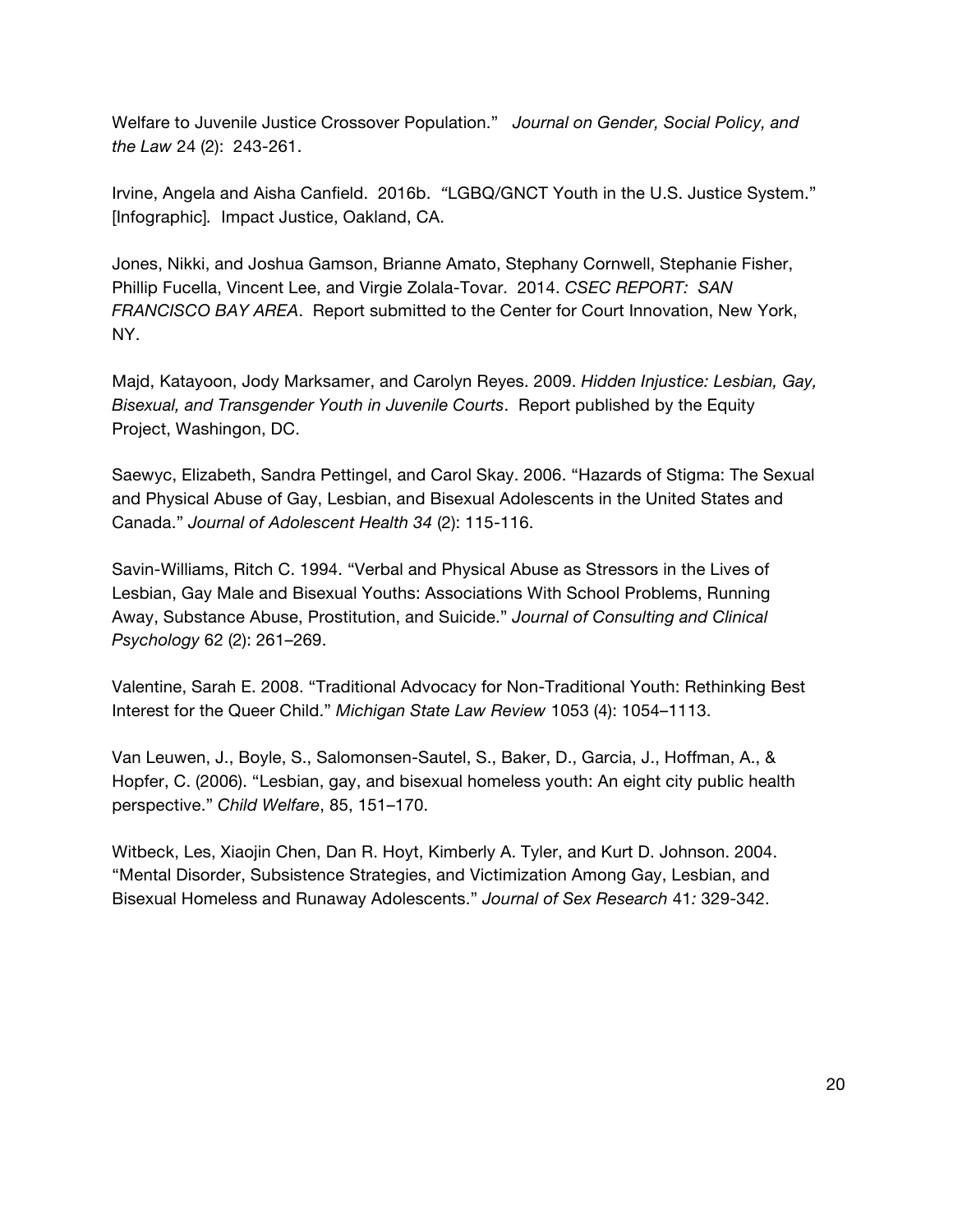#### **APPENDIX A: METHODOLOGY**

!!!!!!!!!!!!!!!!!!!!!!!!!!!!!!!!!!!!!!!!!!!!!!!!!!!!!!!!!!!!!!!!!!

Impact Justice conducted a survey in detention halls, ranches, and camps across the state of California,<sup> $7$ </sup> with the purpose of determining whether or not race, gender identity, gender expression, and sexual orientation play a part in the decision to detain a young person.

Probation departments administered surveys within their own facilities. Probation chiefs were tasked with identifying staff members to serve as research liaisons for their departments. Each liaison participated in training that provided context for the need to conduct this research, the history of LGBQ/GNCT youth, the intersection of identities, particularly race, and LGBQ/GNCT youths' experiences in the juvenile justice system.

Following the trainings, each site determined when to survey each youth in their facilities according to their size, programming and staff availability. Survey data was collected in one to five days, depending on the size of the county. The research liaisons sent all completed surveys back to the authors for data entry and analysis.

The one-page survey instrument and a one-page informed consent sheet were written at a fifth-grade reading level and were offered in both English and Spanish. The consent forms were read aloud by the research liaisons and only required youth to mark an "X" in a box in lieu of their signatures to maintain anonymity and ensure protection. Youth were not required to complete the survey at all or in its entirety, and were not required to disclose their decision to participate to the research liaisons. Once the youth completed the surveys, they folded them up and sealed them in envelopes, which were mailed back to the authors.

Research sites were all but two counties in California that have detention halls, ranches, and camps. There was one county in the far north of the state and one county east of Los Angeles that refused to participate.

Respondents varied across gender, race/ethnicity, and sexual orientation:

 $<sup>7</sup>$  Juvenile detention facilities generally hold youth charged with crime while they wait to go to court.</sup> Some counties also hold youth in juvenile detention facilities if their parents refuse to pick them up or if a jurisdiction is having a difficult time finding a post-court placement. Depending on the reason for detention, stays can vary from one to two hours to several years.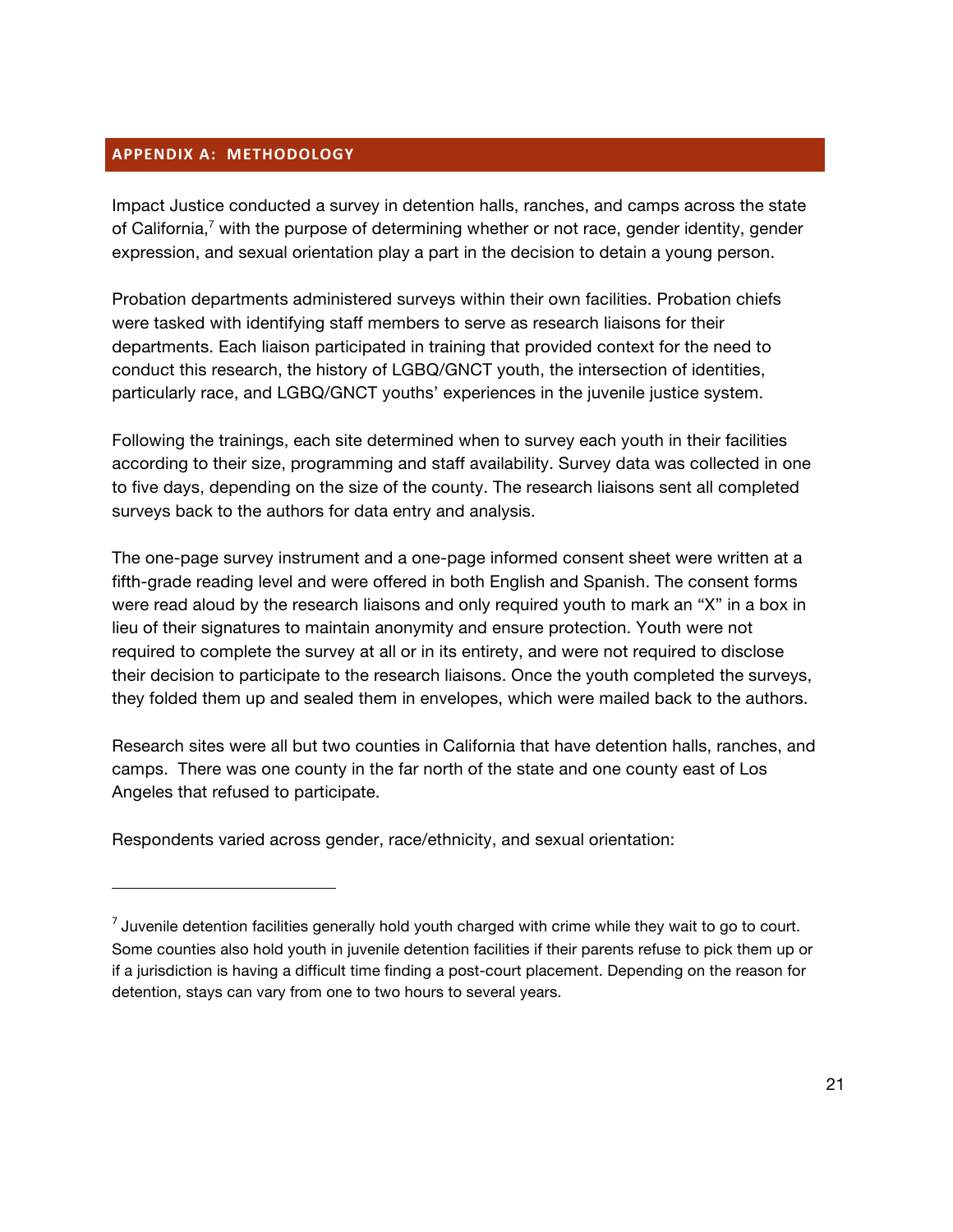- The majority of respondents were boys. 83.1% percent of respondents have a male gender identity, 16.4% of respondents have a female gender identity, and .5% of respondents have a different gender identity.
- 90.2% of respondents were youth of color. Broken down, 18.6% of respondents are African American or Black, 1.8% of respondents are Asian, 50.4% of respondents are Latino, 1.5% of respondents were Native American, 9.8% of respondents are white, 17.1% of respondents had a mixed race or ethnic identity, and .7% of respondents had another race or ethnic identity.
- 19% of respondents were either lesbian, gay, bisexual, questioning, gender nonconforming or transgender. Broken down, 8.1% of respondents are straight and gender nonconforming or transgender, 4.3% of respondents are lesbian, gay, or bisexual and gender nonconforming or transgender, and 6.6% of respondents are lesbian, gay, or bisexual and gender conforming.
- 51.1% percent of girls are lesbian, bisexual, or gender nonconforming and transgender.
- Youth of color disclosed being LGBQ/GNCT at the same rate as white youth.
- Youth of color are overrepresented within the incarcerated LGBQ/GNCT population: 90% of LGBQ/GNCT youth in the juvenile justice system statewide are of color.

Data was analyzed using analysis of variance tests. We used these tests to determine if the identified subgroups have statistically different responses to survey questions. All of the findings reported in this paper were significant to p<.000.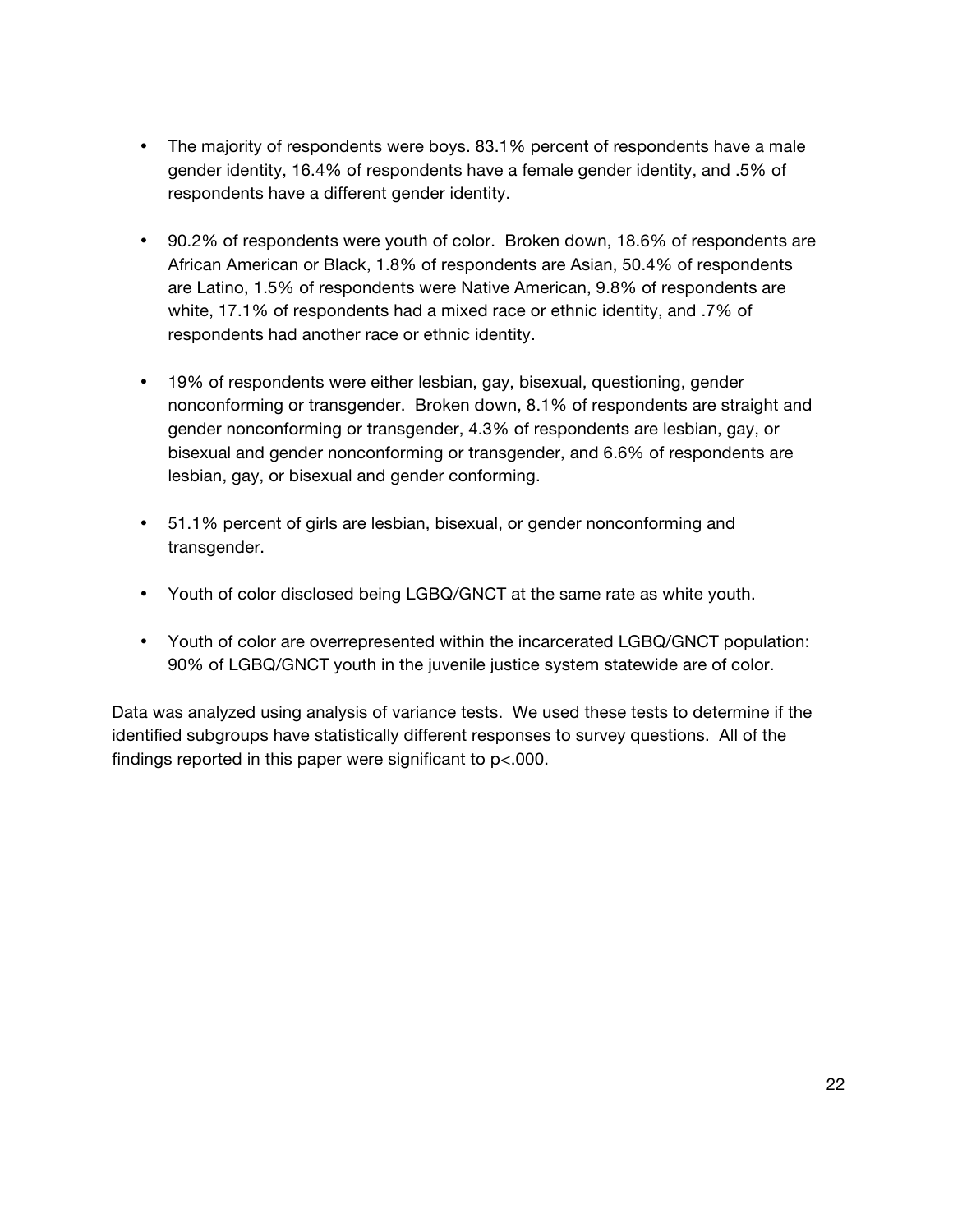#### **APPENDIX B: LEGAL AND PROFESSIONAL STANDARDS**

The following sources provide an overview of the legal obligations of California probation department personnel to treat LGBQ/GNCT youth equitably and with dignity and respect, and to protect their safety and well-being. This list is limited to state and federal laws and regulations that apply specifically to LGBQ/GNCT youth, and is *not* intended as an exhaustive list of general legal requirements that apply to all youth in the system.

#### FEDERAL CASE LAW

*R.G. v Kohler*, 415 F.Supp. 2d 1129 (2006).

In 2005, the American Civil Liberties Union of Hawaii sued the Hawaii Youth Correctional Facility (HYCF) in federal court on behalf of R.G., an 18-year-old lesbian, J.D, a 17-year-old boy perceived to be gay, and C.P., a 17-year-old transgender girl. The plaintiffs alleged that the HYCF staff failed to intervene to protect them from relentless emotional, physical and sexual abuse by other youth, and that the staff also verbally harassed and demeaned them. The court issued a preliminary injunction, finding that the plaintiffs were likely to prevail at trial by showing that the facility violated their constitutional rights. The court found that HYCF was deliberately indifferent to the health and safety of the plaintiffs by failing to have policies and staff training necessary to protect LGBT youth, adequate staffing and supervision, a functioning grievance system and a classification system to protect vulnerable youth. The court also held that placing youth in isolation as a means of protecting them from abuse amounted to punishment and violated the 14th Amendment of the Constitution.

#### FEDERAL!STATUTES

The Prison Rape Elimination Act (*Prison Rape Elimination Act*, 42 U.S.C. §§ 15601 *et seq.*) is the most comprehensive and relevant federal statute governing the treatment of LGBQ/GNCT youth in secure facilities.

Congress enacted the Prison Rape Elimination Act of 2003 (PREA) to respond to "the epidemic character of prison rape." PREA required the U.S. Department of Justice (DOJ) to collect data on the prevalence of sexual assault in adult and juvenile facilities. The data produced through this investigation documented that youth who identify as lesbian, gay, bisexual or "other" are at significantly higher risk of sexual assault in custodial settings than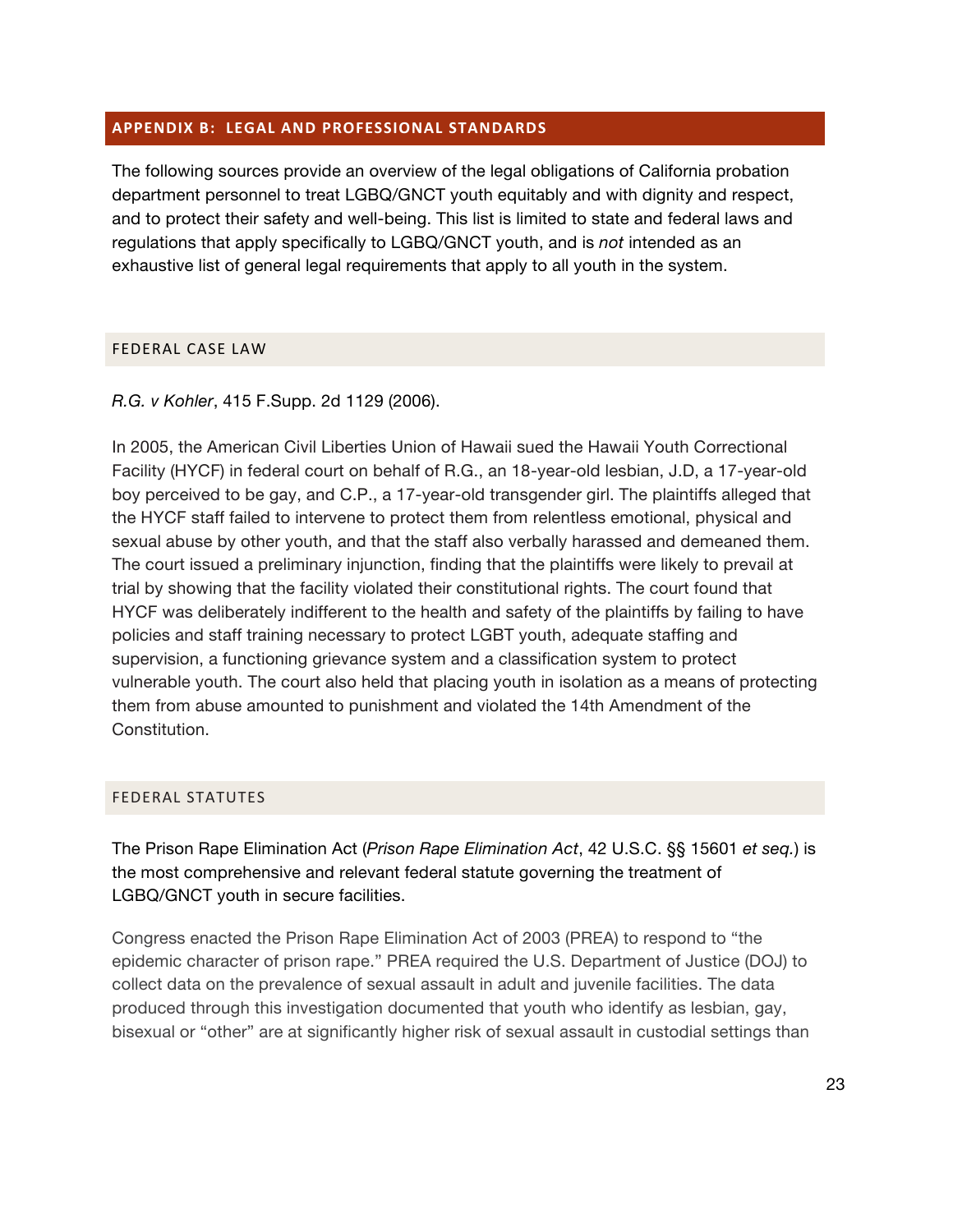their heterosexual peers. As a result, the regulations adopted by the DOJ contain explicit protections of lesbian, gay, bisexual, transgender and intersex (LGBTI) youth.

- Facility personnel who have contact with youth must receive training in a broad range of topics, including how to detect and respond to signs of threatened and actual sexual abuse and how to distinguish between consensual sexual contact and sexual abuse between residents, how to communicate effectively and professionally with LGBTI and gender nonconforming residents, and relevant laws regarding the applicable age of consent. (28 C.F.R. § 115.331)
- Within 72 hours of a resident's arrival and periodically thereafter, facility staff must screen residents to ascertain information that would identify and reduce the risk of sexual assault, including any gender nonconforming appearance or identification as LGBTI and whether the resident may therefore be vulnerable to sexual abuse. The Department of Justice (DOJ) has clarified that the person conducting the risk assessment must affirmatively ask whether the youth identifies as LGBTI. The facility may not compel youth to disclose this information, nor threaten a youth with discipline or other punishment for refusing to disclose such information. Staff should consider LGBTI status and gender nonconformity along with many other factors in evaluating the youth's safety. The facility must implement appropriate controls on the dissemination of responses to questions asked during this assessment in order to ensure that sensitive information is not exploited to the resident's detriment by staff or other residents. (28 C.F.R. § 115.341)
- Facilities must make housing and programming assignments of transgender or intersex youth based on an individualized assessment that balances the resident's safety with potential management or security problems. Intake staff must give "serious consideration" to a transgender or intersex resident's own views with respect to his or her safety. Facilities may not assign LGBTI residents to specific housing or programs solely based upon their identity or status, nor consider LGBTI status or identification as an indicator of a propensity for sexual predation. The DOJ has clarified that a policy or practice of housing transgender or intersex youth based exclusively on external genitalia violates this regulation. Facilities must also permit transgender and intersex residents to shower separately from other residents. (28 C.F.R. § 115.342)
- Facilities may not automatically resort to isolation as a means of protecting LGBTI youth. Instead, agencies may only isolate youth as a last resort when other less restrictive measure are inadequate to ensure their safety, and then only until an alternative can be arranged. Facilities must also document the basis for concern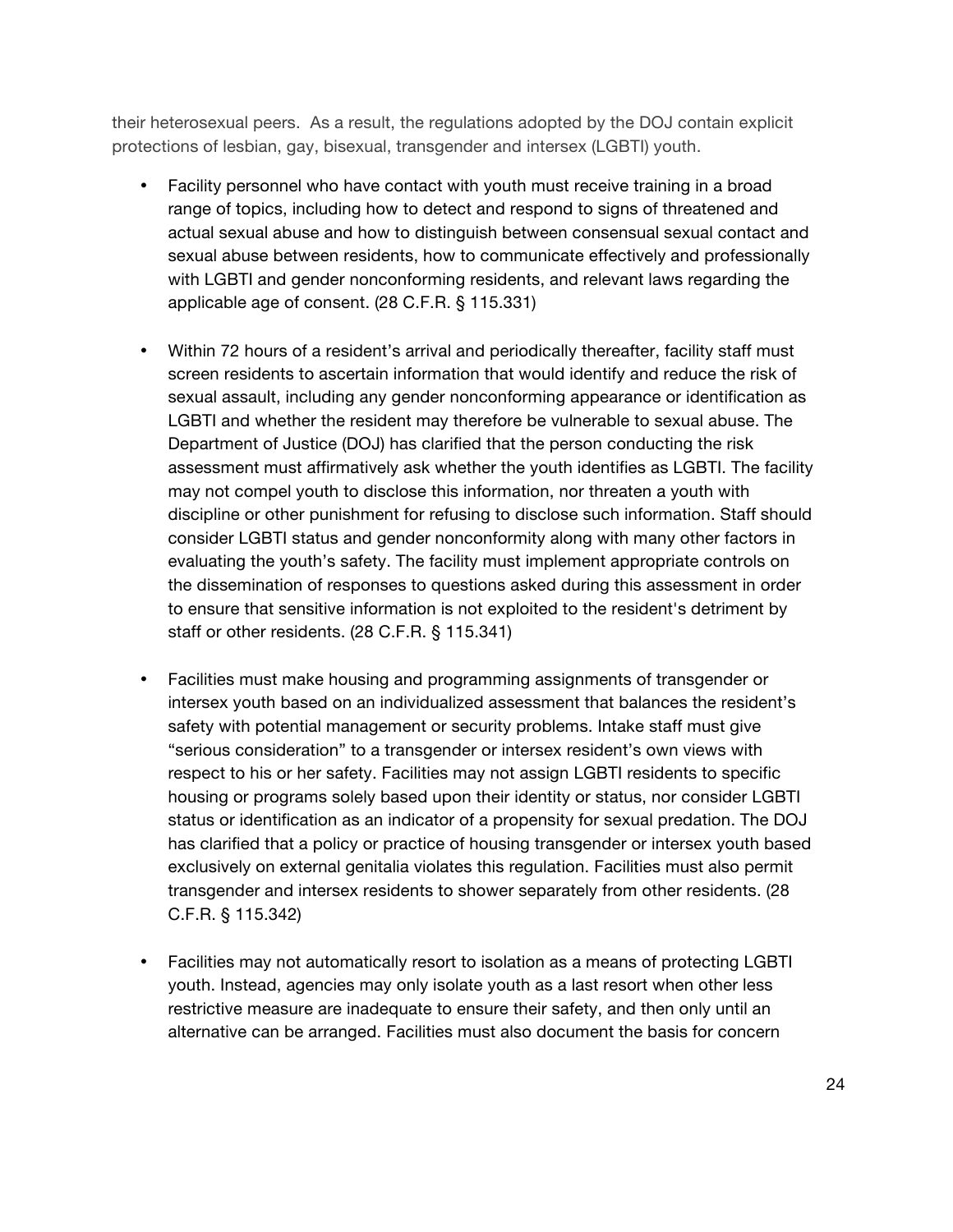about the resident's safety, and the reason no alternative measure can be arranged. During any period of isolation, facilities may not deny youth daily large-muscle exercise or any legally required educational programming or special education services. Youth in isolation must receive daily visits from a medical or mental health care clinician, and must have access to other programs and work opportunities to the extent possible. If a youth is placed in protective isolation, the facility must document the basis for concern about the youth's safety and the reason why no alternative means of separation can be arranged. (28 C.F.R. § 115.342)

- Facilities must implement policies and procedures that enable youth to shower, perform bodily functions and change clothing without nonmedical staff of the opposite gender viewing their breasts, buttocks or genitalia, except in exigent circumstances or when such viewing is incidental to routine cell checks. (28 C.F.R. § 115.315)
- Staff may not conduct cross-gender strip searches or visual body cavity searches, except in exigent circumstances or when performed by medical practitioners. Nor may staff conduct cross-gender pat down searches, except in exigent circumstances. Staff must document and justify any cross-gender searches. The DOJ offers two options for applying this standard to transgender or intersex youth in juvenile facilities: either use medical staff to perform searches, or ask youth to identify the gender of the staff with whom they would feel most comfortable conducting the search. PREA also prohibits staff from searching or physically examining transgender or intersex youth for the purpose of determining the youth's genital status. If the youth's genital status is unknown – and is somehow relevant – it may be determined during conversations with the youth, by reviewing medical records, or by obtaining that information as part of a broader medical examination conducted in private by a medical practitioner. The facility should train staff to conduct all searches professionally and respectfully, and in the least intrusive manner possible, consistent with security needs. (28 C.F.R. § 115.315)
- PREA requires the facility to provide at least one way for youth to report abuse or harassment to a public or private entity or office that is not part of the agency and that is able to receive and immediately forward reports of sexual abuse and sexual harassment to agency officials, allowing the youth to remain anonymous upon request. (28 C.F.R. § 115.351)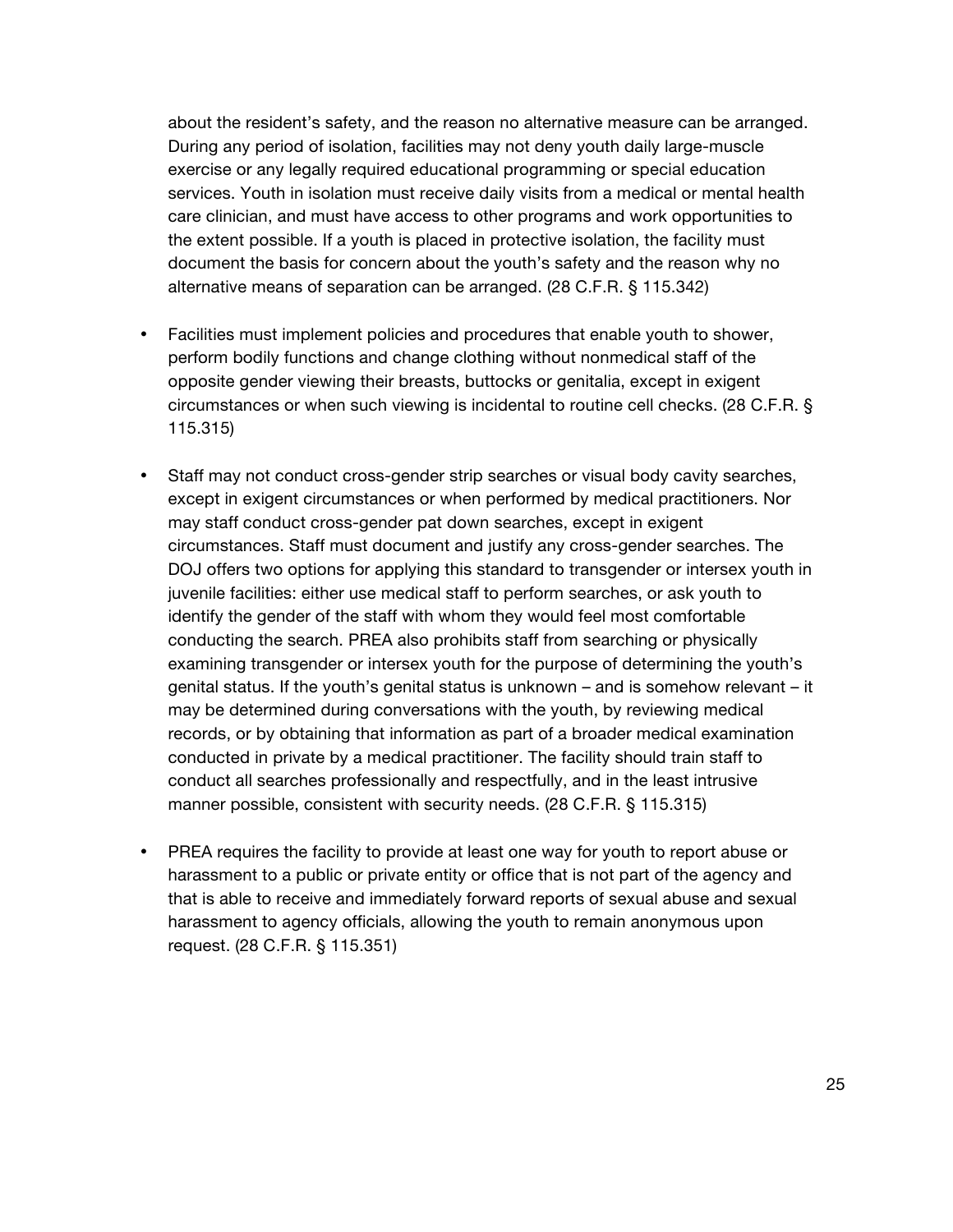#### CALIFORNIA LAWS

The following list identifies the California laws that are most relevant to probation departments serving LGBQ/GNCT youth:

- Sexual Orientation Change Efforts (SB 1172, Business & Professions Code § 865 *et seq*) SB 1172 prohibits licensed mental health providers, broadly defined, from engaging in sexual orientation change efforts (also known as conversion or reparative therapy) with a patient under 18 years of age. Probation agencies and juvenile facilities must ensure that licensed mental health providers who serve youth in probation custody do not engage in these practices.
- School Success and Opportunity Act (AB 1266, Education Code § 221.5) California schools (including schools operated in Title 15 facilities) must permit students to participate in sex-segregated school programs and activities, including athletic teams and competitions, and use facilities consistent with their gender identity, irrespective of the gender listed on the student's records.
- California School Safety and Violence Prevention Act (AB 537, Education Code § 200) Protects students and employees in California public schools (including schools operated in Title 15 facilities) against harassment or discrimination on the basis of actual or perceived sexual orientation or gender identity.
- LGBT Inclusive Instructional Materials (AB 48, Education Code § 51204.5) Requires school boards to adopt instructional materials that include the contribution and roles of several categories of individuals, including lesbian, gay, bisexual and transgender Americans.
- Placement Consistent with Gender Identity (SB 731, Welfare and Institutions Code § 1601.9) Youth who are placed in settings licensed by Community Care Licensing (foster homes or group homes) are entitled to be placed according to their gender identity, regardless of the gender listed in their court records.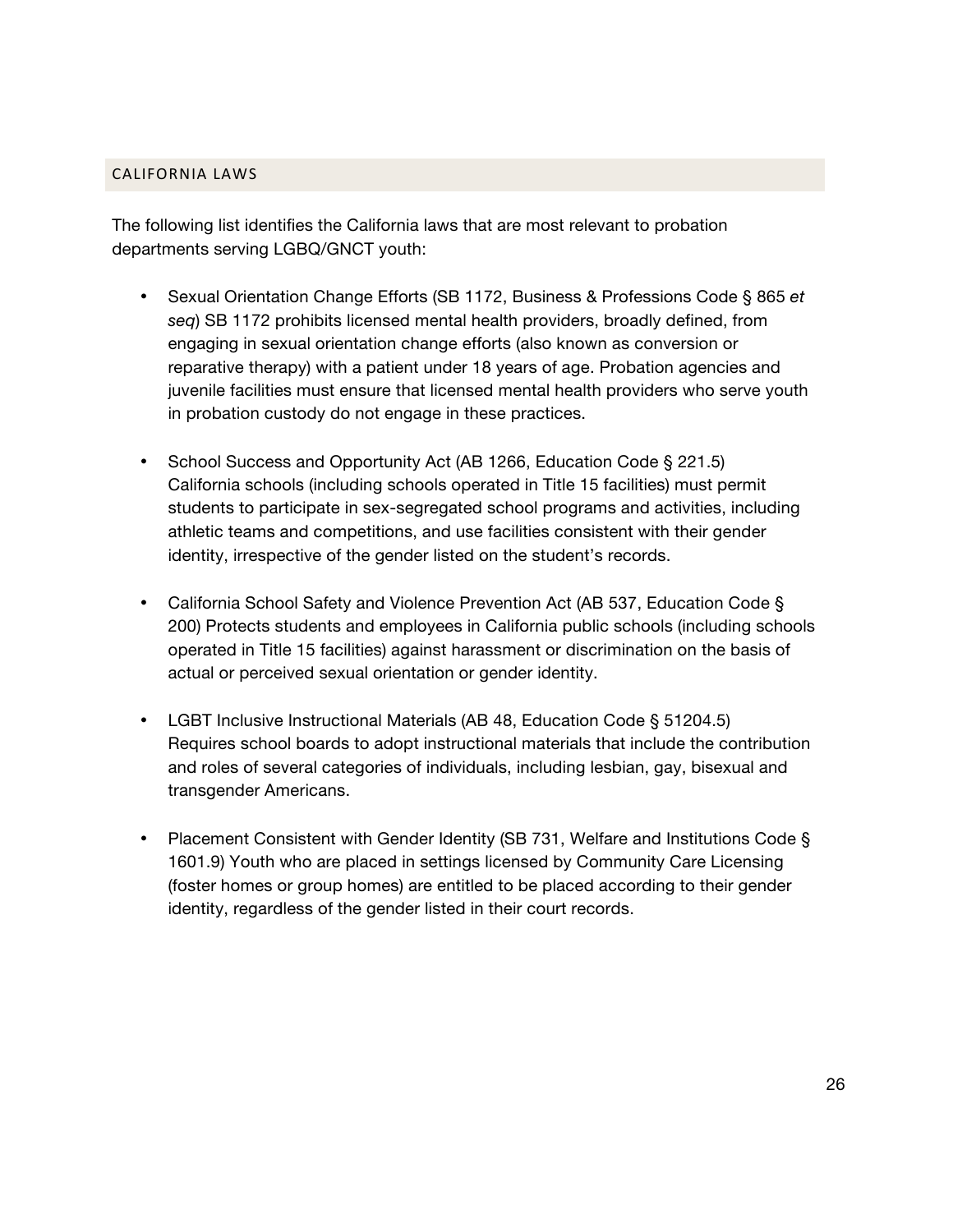#### CALIFORNIA REGULATIONS

This section lists the Title 15 regulations that govern the treatment of LGBQ/GNCT youth in California juvenile facilities. The *Title 15 Minimum Standards for Juvenile Facilities*, most recently revised in April 2014, apply to all California juvenile halls, ranches, camps, forestry camps and boot camps. Several of the Title 15 regulations apply specifically to LGBTQ youth.

- Each facility must have a written non-discrimination policy that requires that all youth within the facility have fair and equal access to all available services, placement, care, treatment, and benefits, and provides that no person shall be subject to discrimination or harassment on the basis of actual or perceived race, ethnic group identification, ancestry, national origin, color, religion, sex, gender, sexual orientation, gender identity, gender expression, mental or physical disability, or HIV status, including restrictive housing or classification decisions based solely on any of the above mentioned categories. (15 CCR § 1324)
- Facilities must inform all support staff, contract employees, school and medical staff, program providers and volunteers of the facility's non-discrimination policy as part of their initial orientation. (15 CCR § 1324) Facilities must also inform youth of the nondiscrimination policy as part of their initial orientation. (15 CCR § 1353)
- Facilities must have written policies and procedures governing classification that prohibit staff from separating youth from the general population or assigning youth to a single occupancy room based solely on the youth's actual or perceived race, ethnic group identification, ancestry, national origin, color, religion, gender, sexual orientation, gender identity, gender expression, mental or physical disability, or HIV status This section does not prohibit staff from placing youth in a single occupancy room at the youth's specific request or in accordance with Title 15 regulations regarding separation. (15 CCR § 1352)
- Searches of youth must, to the extent possible, be conducted in a manner that preserves the privacy and dignity of the person being searched, and may not be conducted for harassment or as a form of discipline or punishment. Facilities must have a written policy governing cross-gender searches and searches of transgender youth. (15 CCR § 1360)
- Each facility must have a written procedure permitting youth to file grievances related to any condition of confinement, including but not limited to health care